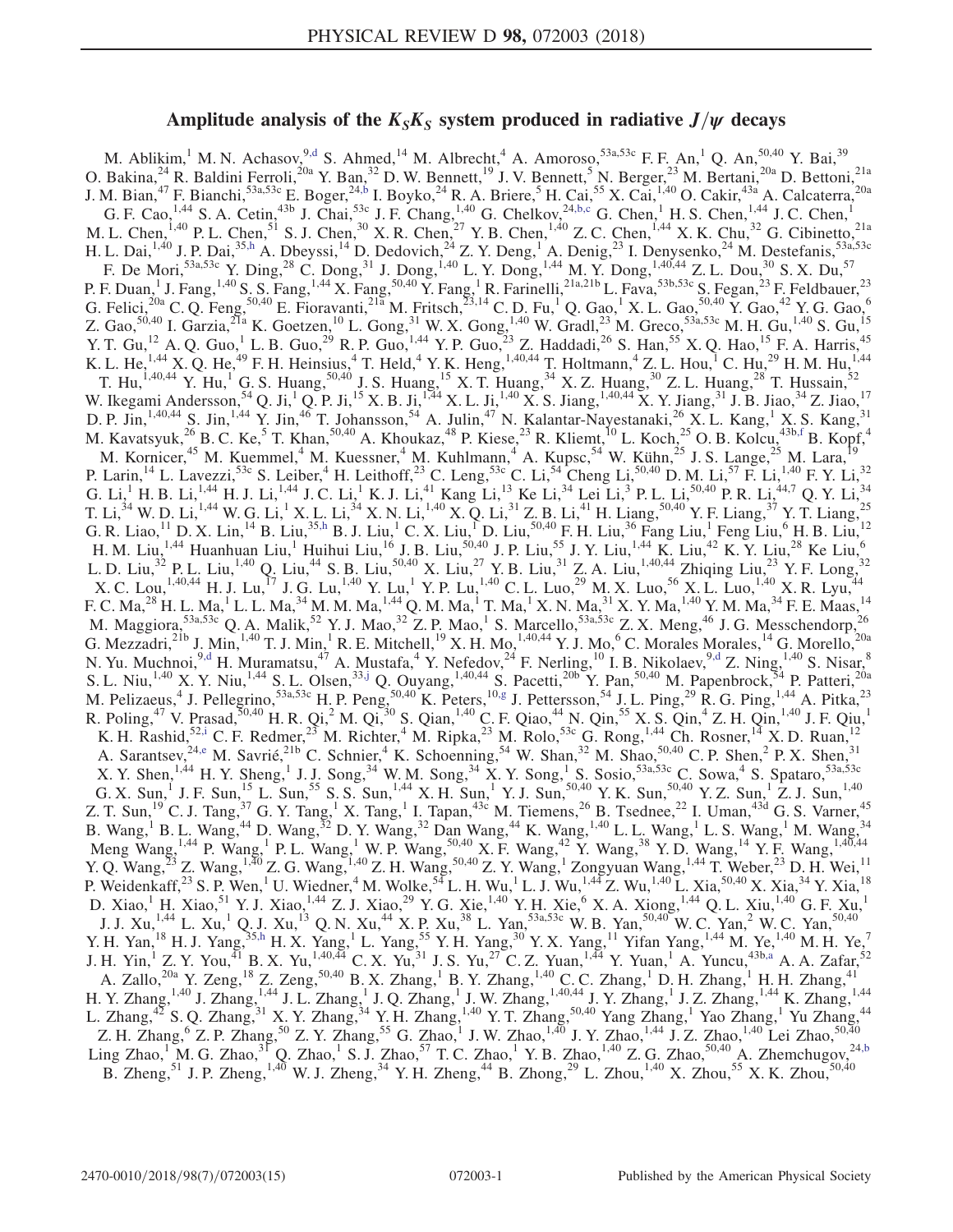$X.$  R. Zhou, $^{50,40}$  X. Y. Zhou, $^{1}$  Y. X. Zhou, $^{12}$  J. Zhu, $^{31}$  J. Zhu, $^{41}$  K. Zhu, $^{1}$  K. J. Zhu, $^{1,40,44}$  S. Zhu, $^{1}$  S. H. Zhu, $^{49}$  X. L. Zhu, $^{42}$ Y. C. Zhu,<sup>50,40</sup> Y. S. Zhu,<sup>1,44</sup> Z. A. Zhu,<sup>1,44</sup> J. Zhuang,<sup>1,40</sup> B. S. Zou,<sup>1</sup> and J. H. Zou<sup>1</sup>

(BESIII Collaboration)

<sup>1</sup>Institute of High Energy Physics, Beijing 100049, People's Republic of China  $\frac{2 \text{Poibana}}{2}$  ${}^{2}$ Beihang University, Beijing 100191, People's Republic of China  $3$ Beijing Institute of Petrochemical Technology, Beijing 102617, People's Republic of China  ${}^{4}$ Bochum Ruhr-University, D-44780 Bochum, Germany  ${}^{5}$ Carnegie Mellon University, Pittsburgh, Pennsylvania 15213, USA  ${}^{6}$ Central China Normal University, Wuhan 430079, People's Republic of China  $C$ hina Center of Advanced Science and Technology, Beijing 100190, People's Republic of China <sup>8</sup>COMSATS Institute of Information Technology, Lahore, Defence Road, Off Raiwind Road, 54000 Lahore, Pakistan <sup>9</sup> <sup>9</sup>G.I. Budker Institute of Nuclear Physics SB RAS (BINP), Novosibirsk 630090, Russia<br><sup>10</sup>GSI Helmholtzcentre for Heavy Ion Research GmbH, D-64291 Darmstadt, Germany <sup>10</sup>GSI Helmholtzcentre for Heavy Ion Research GmbH, D-64291 Darmstadt, Germany<br><sup>11</sup>Guangxi Normal University, Guilin 541004, People's Republic of China<br><sup>12</sup>Guangxi University, Nanning 530004, People's Republic of China<br><sup></sup>  $^{20a}$  INFN Laboratori Nazionali di Frascati, I-00044 Frascati, Italy<br> $^{20b}$  INFN and University of Perugia, I-06100 Perugia, Italy  $^{21a}$ INFN Sezione di Ferrara, I-44122 Ferrara, Italy<br> $^{21b}$ University of Ferrara, I-44122 Ferrara, Italy <sup>22</sup>Institute of Physics and Technology, Peace Avenue 54B, Ulaanbaatar 13330, Mongolia<br><sup>23</sup>Johannes Gutenberg University of Mainz, Johann-Joachim-Becher-Weg 45, D-55099 Mainz, Germany<br><sup>24</sup>Joint Institute for Nuclear Resea Heinrich-Buff-Ring 16, D-35392 Giessen, Germany<br>
<sup>26</sup>KVI-CART, University of Groningen, NL-9747 AA Groningen, Netherlands<br>
<sup>27</sup>Lanzhou University, Lanzhou 730000, People's Republic of China<br>
<sup>28</sup>Liaoning University, Shenya Beijing 100049, Hefei 230026, People's Republic of China<br>
<sup>41</sup>Sun Yat-Sen University, Guangzhou 510275, People's Republic of China<br>
<sup>42</sup>Tsinghua University, Beijing 100084, People's Republic of China<br>
<sup>43</sup>Tsinghua Universi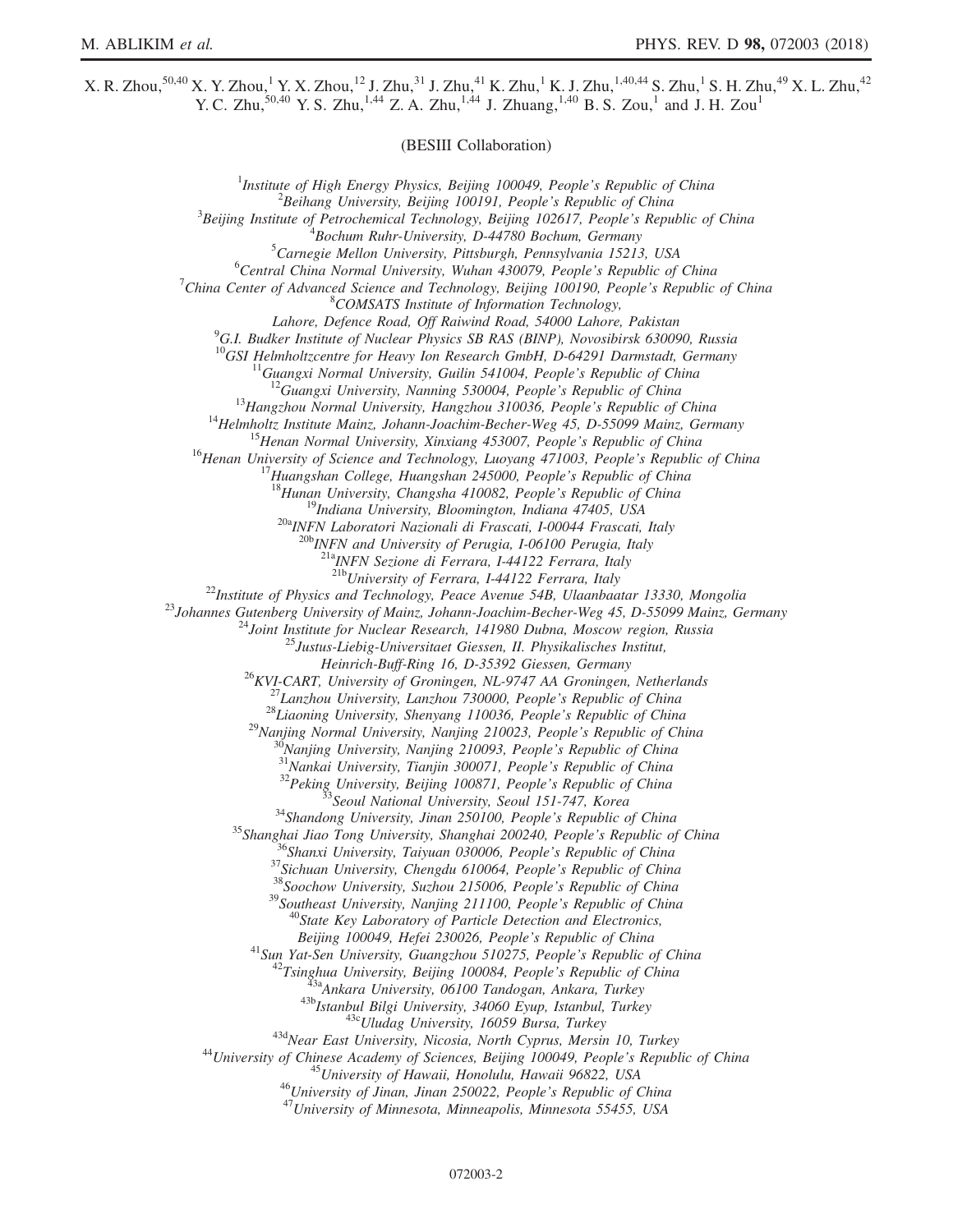<sup>48</sup>University of Muenster, Wilhelm-Klemm-Str. 9, 48149 Muenster, Germany<br><sup>49</sup>University of Science and Technology Liaoning, Anshan 114051, People's Republic of China<br><sup>50</sup>University of Science and Technology of China, Hef

(Received 21 August 2018; published 12 October 2018)

An amplitude analysis of the  $K_S K_S$  system produced in radiative  $J/\psi$  decays is performed using the  $(1310.6 \pm 7.0) \times 10^6$  J/ $\psi$  decays collected by the BESIII detector. Two approaches are presented. A mass-dependent analysis is performed by parametrizing the  $K_S K_S$  invariant mass spectrum as a sum of Breit-Wigner line shapes. Additionally, a mass-independent analysis is performed to extract a piecewise function that describes the dynamics of the  $K_S K_S$  system while making minimal assumptions about the properties and number of poles in the amplitude. The dominant amplitudes in the mass-dependent analysis include the  $f_0(1710)$ ,  $f_0(2200)$ , and  $f_2'(1525)$ . The mass-independent results, which are made available as input for further studies, are consistent with those of the mass-dependent analysis and are useful for a systematic study of hadronic interactions. The branching fraction of radiative  $J/\psi$  decays to  $K_S K_S$  is measured to be  $(8.1 \pm 0.4) \times 10^{-4}$ , where the uncertainty is systematic and the statistical uncertainty is negligible.

DOI: [10.1103/PhysRevD.98.072003](https://doi.org/10.1103/PhysRevD.98.072003)

### I. INTRODUCTION

The nature of meson states with scalar quantum numbers has been a topic of great interest for several decades. This is due in part to the expectation that the lightest glueball state

<span id="page-2-2"></span><sup>h</sup>Also at Key Laboratory for Particle Physics, Astrophysics and Cosmology, Ministry of Education; Shanghai Key Laboratory for Particle Physics and Cosmology; Institute of Nuclear and Particle Phys[i](#page-0-7)cs, Shanghai 200240, People's Republic of China.

<span id="page-2-6"></span>Government College Women University, Sialkot-51310. Pun[j](#page-0-8)ab, Pakistan.

<span id="page-2-4"></span>Present address: Center for Underground Physics, Institute for Basic Science, Daejeon 34126, Korea.

Published by the American Physical Society under the terms of the [Creative Commons Attribution 4.0 International](https://creativecommons.org/licenses/by/4.0/) license. Further distribution of this work must maintain attribution to the author(s) and the published article's title, journal citation, and DOI. Funded by SCOAP<sup>3</sup>.

should have scalar quantum numbers [\[1](#page-14-0)–4]. Evidence for a glueball state would support long-standing predictions that massive mesons can be generated by gluon selfinteractions. Sophisticated studies of experimental data are necessary to observe the effects of gluonic interactions due to the complication of mixing between glueball and conventional quark bound states.

Despite the availability of a large amount of data on  $\pi\pi$ and KK scattering in the low mass region, the existence and characteristics of isoscalar scalar  $(I^G J^{PC} = 0^+ 0^{++})$  and tensor  $(0^+2^{++})$  states remain controversial. The presence of many broad, overlapping states complicates the study of the scalar spectrum, which is poorly described by the most accessible analytical methods [\[5\]](#page-14-1). Nonetheless, coupledchannel analyses using the K-matrix formalism have recently produced measurements [\[6\]](#page-14-2) and dispersive analyses have been directed toward understanding the scalar meson spectrum in the lowest mass region [\[7\]](#page-14-3). The BESIII Collaboration has made considerable efforts to improve the knowledge of the scalar and tensor meson sector with a series of amplitude analyses. A mass-dependent (MD) amplitude analysis of radiative  $J/\psi$  decays to  $\eta\eta$ , using 225 million  $J/\psi$  events, describes the scalar spectrum with contributions from the  $f_0(1500)$ ,  $f_0(1710)$ , and  $f_0(2100)$ states [\[8\].](#page-14-4) The tensor spectrum appears to be dominated by the  $f_2(1525)$ ,  $f_2(1810)$ , and  $f_2(2340)$  states. BESIII also<br>determined that the  $f_2(2340)$  dominates the tensor specdetermined that the  $f_2(2340)$  dominates the tensor spectrum in raditive  $J/\psi$  decays to  $\phi\phi$  in an amplitude analysis

<span id="page-2-8"></span><sup>&</sup>lt;sup>[a](#page-0-0)</sup>Also at Bogazici University, 34342 Istanbul, Turkey.

<span id="page-2-1"></span><sup>&</sup>lt;sup>[b](#page-0-1)</sup>Also at the Moscow Institute of Physics and Technology, Moscow 141700, Russia.

Also at the Functional Electronics Laboratory, Tomsk State University, Tomsk 634050, Russia.

<span id="page-2-0"></span><sup>&</sup>lt;sup>1</sup>Also at the Novosibirsk State University, Novosibirsk 630090, Russia.

<span id="page-2-7"></span><sup>&</sup>lt;sup>e</sup>Also at the NRC "Kurchatov Institute," PNPI, 188300 Gatchina, Russia.

<span id="page-2-3"></span>Also at Istanbul Arel University, 34295 Istanbul, Turkey.

<span id="page-2-5"></span>[g](#page-0-5) Also at Goethe University Frankfurt, 60323 Frankfurt am Main, Germany.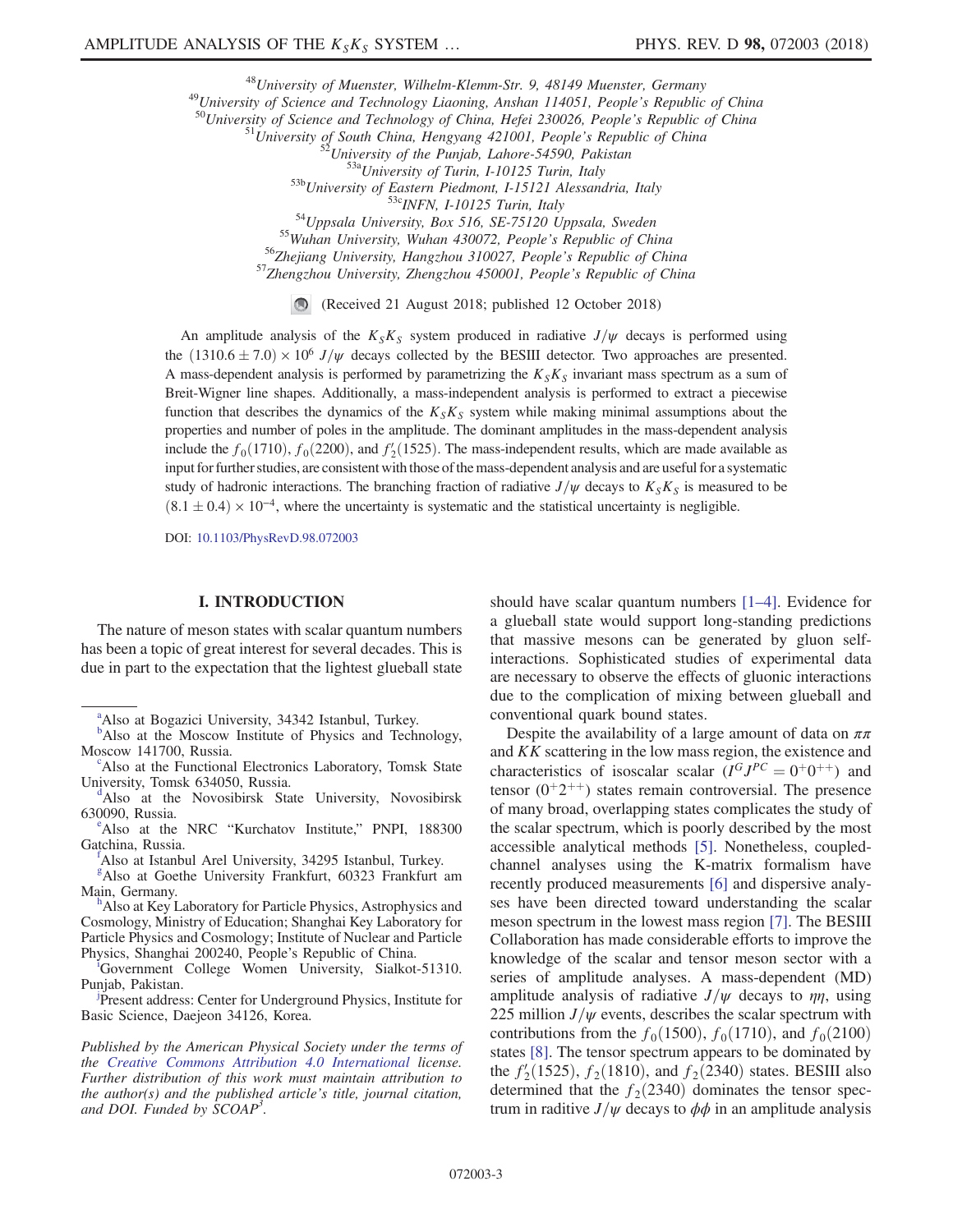with 1311 million  $J/\psi$  events [\[9\].](#page-14-5) Additionally, the results of a mass-independent (MI) amplitude analysis of the  $\pi^{0}\pi^{0}$ system produced in radiative  $J/\psi$  decays include a piecewise function that describes the dynamics of the  $\pi^{0}\pi^{0}$ system as a function of invariant mass [\[10\].](#page-14-6) These results are useful for developing models that describe hadron dynamics. With the inclusion of additional data from radiative charmonium decays, in particular for the  $K_S K_S$ system, an interpretation of the scalar and tensor meson states may become more clear.

Radiative  $J/\psi$  decays to two pseudocalars are a particularly attractive environment in which to study the low mass scalar and tensor meson spectra due to the relative simplicity of an amplitude analysis. Conservation of angular momentum and parity restricts the accessible amplitudes to only those with  $J^{PC}$  = even<sup>++</sup>. Radiative  $J/\psi$  decays to  $K^+K^-$  have been studied by the MarkIII [\[11\]](#page-14-7), DM2 [\[12\],](#page-14-8) and BES [\[13\]](#page-14-9) Collaborations. The BESII Collaboration performed an amplitude analysis on the  $K^+K^-$  and  $K_S K_S$  system in radiative  $J/\psi$  decays, using both a bin-by-bin and global analysis, but the spectrum was limited to less than  $2 \text{ GeV}/c^2$  due to the presence of significant backgrounds in the charged channel [\[14\]](#page-14-10). A recent comprehensive study of the two-pseudoscalar meson spectrum from radiative  $J/\psi$  and  $\psi'$  decays was performed using a 53 pb<sup>-1</sup> sample of events at center-ofmass energy  $\sqrt{s}$  = 3.686 GeV taken with CLEO-c [\[15\]](#page-14-11).<br>This analysis did not implement a full amplitude analysis. This analysis did not implement a full amplitude analysis, but rather used a Breit-Wigner resonance formalism.

In this paper, we present two independent amplitude analyses of the  $K_S K_S$  system produced in radiative  $J/\psi$ decays using the 1311 million  $J/\psi$  events collected with the BESIII detector [\[16\].](#page-14-12) A MD amplitude analysis parametrizes the  $K_S K_S$  invariant mass spectrum as a coherent sum of Breit-Wigner line shapes, with the goal of extracting the resonance parameters of intermediate states. In addition, a MI amplitude analysis is performed to extract the function that describes the dynamics of the  $K_S K_S$  system using the same method as that described in Ref. [\[10\]](#page-14-6). The neutral channel provides a clean environment to study the scalar and tensor meson spectra as it does not suffer from significant backgrounds such as  $J/\psi \rightarrow K\bar{K}\pi^0$ , which are present in the charged channel  $J/\psi \rightarrow K^+K^-\pi^0$ .

### II. BESIII DETECTOR

The BESIII detector is a magnetic spectrometer operating at the Beijing Electron Positron Collider (BEPCII) [\[17\]](#page-14-13), which is a double ring  $e^+e^-$  collider with center-of-mass energies between 2.0 and 4.6 GeV. The BESIII detector covers a geometrical acceptance of 93% of  $4\pi$  and consists of a small-celled, helium-based main drift chamber which provides momentum and ionization energy loss  $(dE/dx)$ measurements for charged particles; a plastic scintillator time-of-flight (TOF) system which is used to identify charged particles; an electromagnetic calorimeter (EMC), made of CsI(Tl) crystals, which is used to measure the energies of photons and provide trigger signals; and a muon system (MUC) made of resistive plate chambers. A superconducting solenoid magnet provides a uniform magnetic field within the detector. The field strength was 1.0 T during data collection in 2009, but was reduced to 0.9 T during the 2012 running period. The momentum resolution of charged particles is 0.5% at 1.0 GeV/c. The  $dE/dx$ measurements provide a resolution better than 6% for electrons from Bhabha scattering. For a 1.0 GeV photon, the energy resolution can reach 2.5% (5%) in the barrel (end caps) of the EMC, and the position resolution is 6 mm (9 mm). The timing resolution of TOF is 80 ps in the barrel and 110 ps in the end caps, corresponding to a  $2\sigma K/\pi$ separation for momenta up to about 1.0 GeV/c. The spatial resolution of the MUC is better than 2 cm.

# III. DATA SETS

This study uses 1311 million  $J/\psi$  events collected with the BESIII detector at BEPCII in 2009 and 2012 [\[16\]](#page-14-12). An inclusive Monte Carlo (MC) sample of 1225 million  $J/\psi$ events generated with the KKMC [\[18\]](#page-14-14) generator is used for background studies. The main known decay modes are generated using BESEVTGEN [\[19,20\]](#page-14-15) with branching fractions set to the world average values according to the Particle Data Group (PDG) [\[5\]](#page-14-1). The remaining decays are generated according to the Lundcharm model [\[21\]](#page-14-16).

The  $K_S K_S$  invariant mass distribution of the signal channel in the inclusive MC sample does not resemble that in the data sample. Therefore, for event selection purposes, an exclusive MC sample containing 1 million  $J/\psi$  decays to  $\gamma K_S K_S$  is generated according to preliminary results of the MD amplitude analysis. While it does not contain all of the amplitudes in the nominal results of the MD analysis, this MC sample more closely resembles the data and is used to provide a more reliable approximation of the signal to optimize event selection criteria.

An exclusive MC sample, consisting of 5 million  $J/\psi \rightarrow$  $\gamma K_S K_S (K_S \rightarrow \pi^+ \pi^-)$  events, generated flat in phase space is used for normalization purposes in the MD analysis. A similar exclusive MC sample is used to calculate the normalization integrals for the MI analysis and consists of 110,000 events per 15 MeV/ $c^2$  bin of  $K_S K_S$  invariant mass, with a total of 14.74 million events for the full spectrum. This sample is generated flat in the phase space of each  $K_S K_S$  invariant mass bin, with the result that the overall exclusive MC sample is flat in the distribution of  $K_{S}K_{S}$  invariant mass.

### IV. EVENT SELECTION CRITERIA

The final state of interest consists of two pairs of charged pions and one photon. Thus the candidate events are required to have at least four good charged tracks whose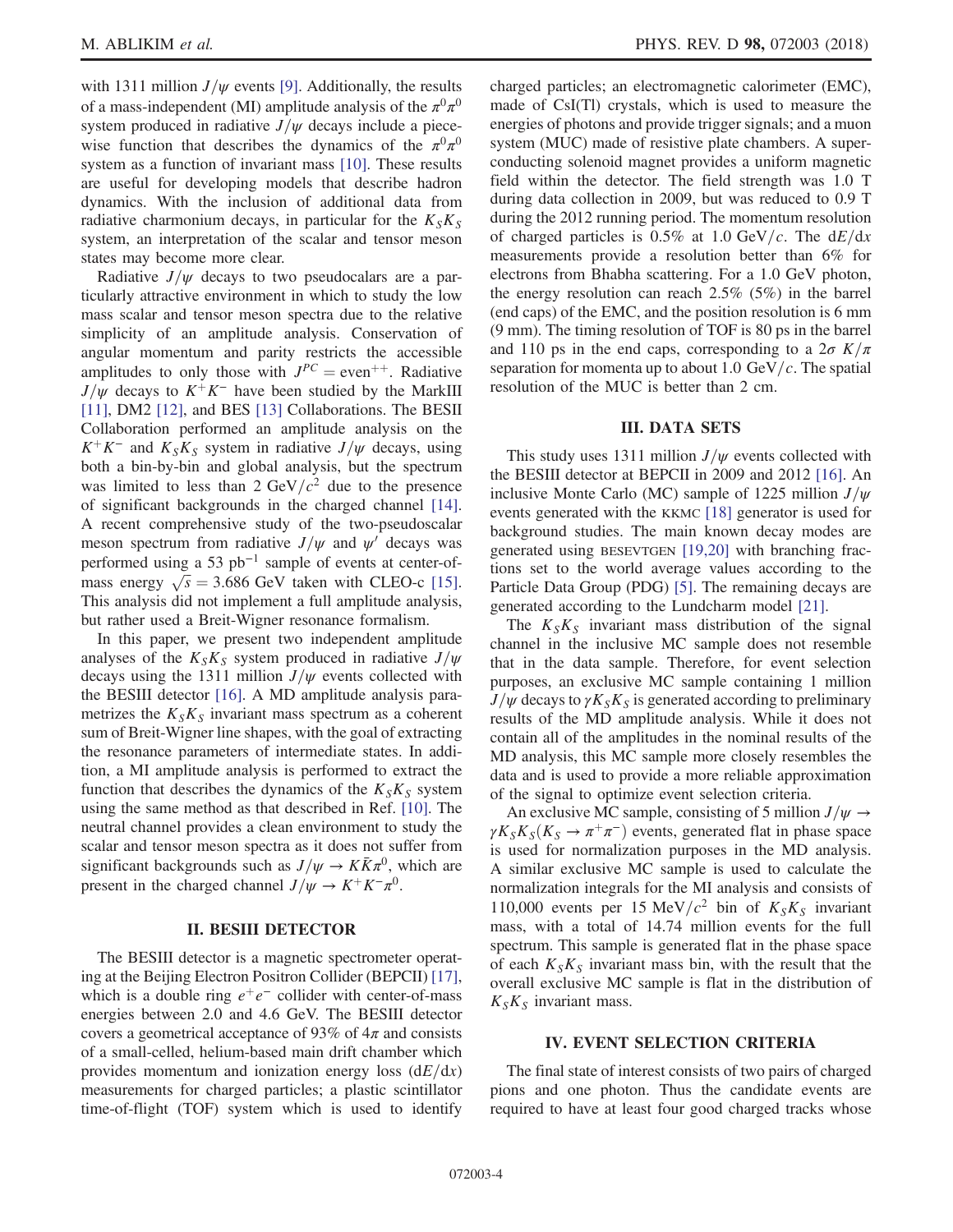net charge is 0 and at least one good photon. Charged tracks are required to have a polar angle  $\theta$  that satisfies  $|\cos \theta|$  < 0.93. Each track is assumed to be a pion and no particle identification restrictions are applied. Each photon is required to have an energy deposited in the EMC greater than 25 MeV in the barrel region  $(|\cos \theta| < 0.80)$  or greater than 50 MeV in the end caps  $(0.86 < |\cos \theta| < 0.92)$ , where  $\theta$  is the angle between the shower direction and the beam direction, and must fall within the event time ( $0 \le t \le 700$  ns).

The tracks of each  $\pi^+\pi^-$  pair are fitted to a common vertex. Backgrounds that do not contain  $K<sub>S</sub>$  decays are suppressed by restricting  $L/\sigma_L$ , where L is the signed flight distance between the common vertex of the  $\pi^+\pi^-$  pair and the run-averaged primary vertex, which is taken as the interaction point, and  $\sigma_L$  is its uncertainty. For each  $K_S$ candidate in an event,  $L/\sigma_L$  is required to be greater than 0 and the value  $\sqrt{(L1/\sigma_{L1})^2+(L2/\sigma_{L2})^2}$  is required to be oreater than 2.2 where L1 and  $\sigma_{\rm M}$  are the distance and greater than 2.2, where L1 and  $\sigma_{L1}$  are the distance and uncertainty of one  $K_S$ , and L2 and  $\sigma_{L2}$  are those for the other  $K<sub>S</sub>$  in the event.

After the above restrictions are applied, a six-constraint (6C) kinematic fit is performed to all possible  $\gamma K_S K_S$ combinations, with no charged track used twice in any combination. The 6C kinematic fit consists of four constraints on the energy momentum of the final state relative to the initial state and one constraint each on the invariant mass of each  $\pi^+\pi^-$  pair. The charged track momenta used in the kinematic fit are the updated values after the vertex fit. The  $\chi^{2}_{6C}$  is required to be less than 60. No events have more than one combination of final state particles that survive the above event selection criteria.

A total of 165,137 events survive the event selection criteria. The  $K_S K_S$  and  $\gamma K_S$  invariant mass spectra are shown in Fig. [1.](#page-4-0) There are three significant peaks in the  $K_S K_S$  mass spectrum around 1.5, 1.7, and 2.2 GeV/ $c^2$ . The two structures in the  $\gamma K_S$  spectrum are kinematic reflections from states decaying to  $K_S K_S$ . Figure [2](#page-4-1) shows the corresponding Dalitz plots for the data and exclusive MC samples.

The potential backgrounds are studied with the 1225 million  $J/\psi$  events of the inclusive MC sample, which is also subjected to the event selection criteria described above. The total amount of backgrounds estimated from the inclusive MC sample is about 0.5% of the size of the data sample. The continuum backgrounds ( $e^+e^- \rightarrow \gamma K_S K_S$ without a  $J/\psi$  intermediate state) are investigated with a data sample collected at a center-of-mass energy of

<span id="page-4-0"></span>

FIG. 1. Invariant mass spectra of (a)  $K_S K_S$  and (b)  $\gamma K_S$  after event selection criteria have been applied. The markers with error bars represent the data, the red solid histogram shows the exclusive MC sample that resembles the data, and the dashed blue histogram shows the phase-space MC sample with arbitrary normalization. Plot (b) includes two entries per event.

<span id="page-4-1"></span>

FIG. 2. Dalitz plot for the (a) data and (b) exclusive MC events that survive the event selection criteria.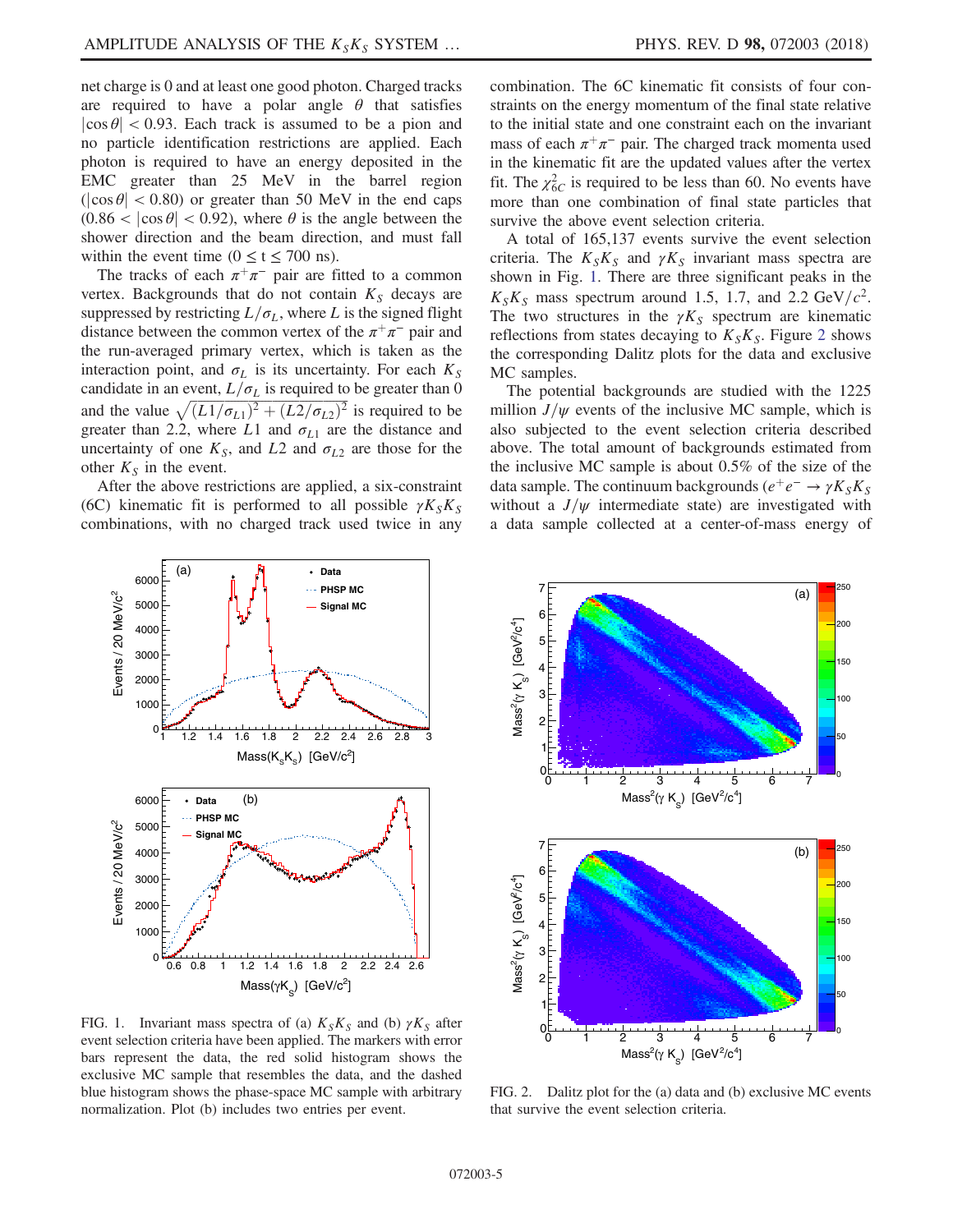M. ABLIKIM *et al.* **PHYS. REV. D 98, 072003 (2018)** 

3.08 GeV. Only 81 events survive, representing approximately 1,185 events, i.e., 0.7%, of the on-peak data sample after scaling by luminosity and cross section. All backgrounds are ignored in the amplitude analyses.

# V. AMPLITUDE ANALYSIS

Amplitude analyses, also called partial wave analyses (PWAs), are typically carried out by modeling the dynamics of particle interactions as a coherent sum of resonances. Such MD analyses have the benefit that model parameters like Breit-Wigner masses and widths can be related to the properties of the scattering amplitude in the complex s plane, where s is the invariant mass squared of the twobody system. Alternatively, a MI amplitude analysis measures the dynamical amplitude as a function of invariant mass by fitting the sample bin by bin while making minimal model assumptions. The results of such an analysis are useful for the development of dynamical models that can be subsequently optimized using experimental data. Each of these methods has benefits and drawbacks as discussed, e.g., in Ref. [\[10\]](#page-14-6). The correspondence between the model parameters of a MD analysis and the analytic structure of the  $K_S K_S$  amplitude is uncertain due to the presence of broad, overlapping states. On the other hand, the MI analysis suffers from the presence of mathematical ambiguities resulting in multiple sets of optimal parameters in each mass region. The results of the MI analysis are also presented under the assumption of Gaussian errors. This is a necessary step to make the results useful for subsequent analyses, but one that cannot be validated in general. We make use of both analysis methods in this study.

#### A. MD amplitude analysis

### 1. MD amplitude analysis formalism

The MD amplitude analysis is based on the covariant tensor formalism [\[22\].](#page-14-17) For radiative  $J/\psi$  decays to mesons, the general form of the covariant tensor amplitude is

$$
A = \psi_{\mu}(m_1) e_{\nu}^*(m_2) A^{\mu\nu}
$$
  
=  $\psi_{\mu}(m_1) e_{\nu}^*(m_2) \sum \Lambda_i U_i^{\mu\nu}$ , (1)

where  $\psi_{\mu}(m_1)$  is the  $J/\psi$  polarization four-vector,  $e_{\nu}(m_2)$ is the polarization four-vector of the photon and  $U_i^{\mu\nu}$  is the partial wave amplitude with coupling strength determined by a complex parameter  $\Lambda_i$ . The  $U_i^{\mu\nu}$  for the intermediate states is constructed from the four-momenta of the daughter particles. The corresponding amplitudes can be found in Ref. [\[22\]](#page-14-17). In the MD amplitude analysis, an intermediate resonance is described with the relativistic Breit-Wigner formula with a constant width:  $BW(s) = \frac{1}{M^2 - s - iM\Gamma}$ , where M and  $\Gamma$  are the mass and width

of the resonance, respectively, and  $\sqrt{s}$  is the invariant mass of the  $K_S K_S$  system.

Following the convention of Ref. [\[9\]](#page-14-5), the probability to observe an event characterized by the set of kinematics  $\xi$  is

$$
P(\xi) = \frac{\omega(\xi)\epsilon(\xi)}{\int d\xi \omega(\xi)\epsilon(\xi)},
$$
\n(2)

where  $\epsilon(\xi)$  is the detection efficiency,  $\omega(\xi) \equiv \frac{d\sigma}{d\Phi}$  is the differential cross section, and  $d\Phi$  is the standard element of differential cross section, and  $d\Phi$  is the standard element of phase space. The full differential cross section is

$$
\frac{d\sigma}{d\Phi} = \left| \sum_{j} A_j \right|^2 = |A(0^{++}) + A(2^{++}) + A(4^{++}) + \dots |^2,
$$
\n(3)

where  $\int d\xi \omega(\xi) \epsilon(\xi) \equiv \sigma$  is the measured total cross sec-<br>tion  $A(P^{\mathcal{C}})$  is the full applitude for all resonances whose tion.  $A(J^{PC})$  is the full amplitude for all resonances whose spin parities are  $J^{PC}$ . Only  $K_S K_S$  resonances with  $J^{PC}$  =  $0^{++}$ ,  $2^{++}$  and  $4^{++}$  are considered. For the  $\gamma K_S$  system, the  $K_1$  and  $K^*$  resonances are considered. The nonresonant processes are described with a broad resonance whose width is fixed at 500 GeV/ $c^2$ .

The complex coupling strength and resonance parameters for each amplitude are determined by an unbinned maximum likelihood fit. The joint probability density for observing N events in the data sample is

$$
L = \prod_{i=1}^{N} P_{\xi_i} = \prod_{i=1}^{N} \frac{\left(\frac{d\sigma}{d\Phi}\right)_i \epsilon(\xi_i)}{\sigma}.
$$
 (4)

In practice, the likelihood maximization is achieved by minimizing  $S = -\ln L$ . The fit is performed based on the GPUPWA framework [\[23\],](#page-14-18) which takes advantage of parallelization of calculations using graphical processing units to improve computational performance.

### 2. MD analysis results

The MD amplitude analysis is performed by assuming the presence of certain expected resonances and then studying the significance of all other accessible resonances listed in the PDG [\[5\].](#page-14-1) In Fig. [1](#page-4-0), the three structures in the  $K_S K_S$  invariant mass spectrum near 1.5, 1.7, and 2.2 GeV/ $c^2$  indicate the presence of the resonances  $f_2^{\prime}(1525)$ ,  $f_0(1710)$ , and  $f_0(2200)$ . These resonances are<br>therefore included in the base solution of the MD analysis therefore included in the base solution of the MD analysis. The existence of additional resonances with  $J^{PC} = 0^{++}$ ,  $2^{++}$ , and  $4^{++}$  above the  $K_S K_S$  threshold and listed in the PDG as well as the intermediate  $K_1$  and  $K^*$  resonances are then tested. In light of the results of an amplitude analysis of J/ $\psi$  decays to  $\phi K^+ K^-$  and  $\phi \pi^+ \pi^-$  by BESII that suggests the presence of an  $f_0(1790)$  [\[24\]](#page-14-19) that is distinct from the  $f_0(1710)$ , the  $f_0(1790)$  is also considered in the MD analysis. The statistical significance of a resonance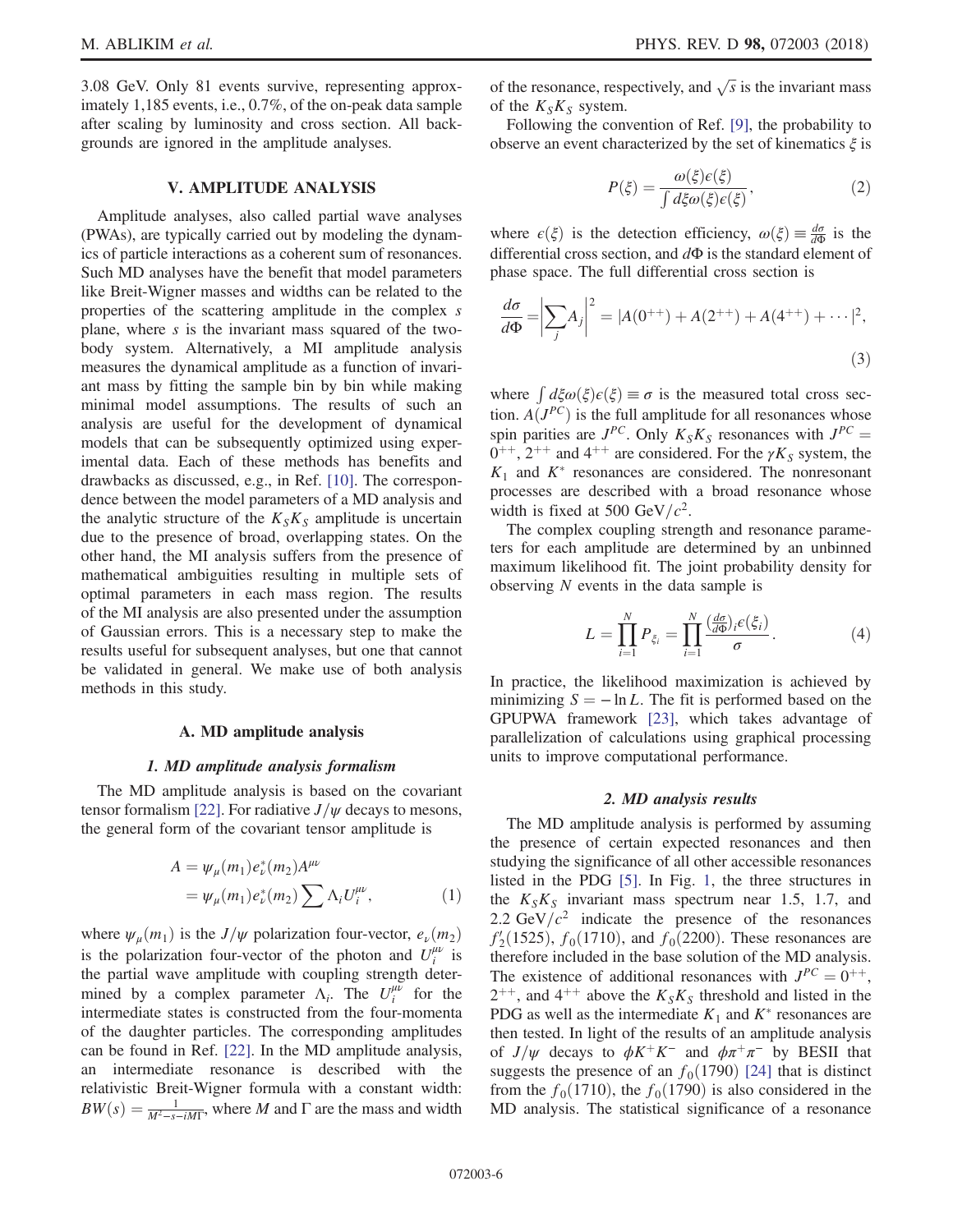is evaluated using the difference in log likelihood,  $\Delta S = -\ln L + \ln L_0$ , and the change in the number of free parameters. Here  $\ln L$  is the log likelihood when the amplitude of interest is included and  $\ln L_0$  is the log likelihood without the additional amplitude.

From the set of additional accessible resonances, the one that yields the greatest significance is added to the set of amplitudes if its significance is greater than  $5\sigma$ . For a wide resonance, the yield must also be larger than 1%. After testing each additional amplitude, the nominal solution contains the  $f_0(1370)$ ,  $f_0(1500)$ ,  $f_0(1710)$ ,  $f_0(1790)$ ,  $f_0(2200)$ ,  $f_0(2330)$ ,  $f_2(1270)$ ,  $f_2'(1525)$ , and  $f_2(2340)$  intermediate<br>states decaying to  $K_2K_2$  as well as the  $K_2(1270)$  and  $K^*(892)$ states decaying to  $K_S K_S$  as well as the  $K_1(1270)$  and  $K^*(892)$ intermediate states decaying to  $\gamma K_S$ . The nonresonant amplitudes for the  $K_S K_S$  system with  $J^{PC} = 0^{++}$  and  $2^{++}$ , described by phase space, are also included.

The resonance parameters, i.e., masses and widths, of the dominant  $0^{++}$  and  $2^{++}$  resonances are optimized in the MD analysis. The resonance parameters are listed in Table [I](#page-6-0), where the parameters listed with uncertainties are optimized while the other parameters are fixed to their PDG values. The systematic uncertainties, which are discussed below, include only those related to the MD analysis. In the resonance parameter optimization, the mass and width of each resonance are optimized by scanning. The values corresponding to the minimum S are taken as the optimized values. The product branching fraction for an intermediate state  $X$  is determined according to

$$
B(J/\psi \to \gamma X) \times B(X \to K_S K_S) = \frac{N_X}{N_{J/\psi} \times \epsilon \times B_{K_S \to \pi^+ \pi^-}^2}
$$
\n(5)

or

$$
\rightarrow K_S X) \times B(X \rightarrow \gamma K_S) = \frac{1}{N}
$$

$$
B(J/\psi \to K_S X) \times B(X \to \gamma K_S) = \frac{N_X}{N_{J/\psi} \times \epsilon \times B_{K_S \to \pi^+ \pi^-}}\,,\tag{6}
$$

where  $N_X$  is the number of events for the given intermediate state X obtained in the fit,  $N_{J/\psi}$  is the total number of  $J/\psi$ events, and  $B_{K_S \to \pi^+\pi^-}$  is the branching fraction of  $K_S \to$  $\pi^+\pi^-$ , taken from the PDG [\[5\].](#page-14-1) The branching fraction for each process with a specific intermediate state is summarized in Table [I.](#page-6-0)

For the decay  $J/\psi \rightarrow K_S K^*(892)$  with  $K^*(892) \rightarrow \gamma K_S$ , the measured branching fraction is  $6.28_{-0.17-0.52}^{+0.16+0.59} \times 10^{-6}$ , which is about  $3\sigma$  away from the product branching fractions taken from the PDG,  $10.8 \pm 1.2 \times 10^{-6}$ . The overall branching fraction for radiative  $I/\nu$  decays to overall branching fraction for radiative  $J/\psi$  decays to  $K_S K_S$  is determined to be  $(8.29 \pm 0.02) \times 10^{-4}$ , where the uncertainty is statistical only.

The projections of the  $K_S K_S$  and  $\gamma K_S$  invariant mass spectra and the angular distributions of the global fit are shown in Figs. [3](#page-7-0) and [4](#page-7-1), respectively. The pull distributions of the fit relative to the data are also shown. Given the small statistical uncertainties for such a large data sample, the pulls tend to fluctuate above one. A series of additional checks are also performed for the nominal solution. If the  $f_0(1710)$  and  $f_0(1790)$  are replaced with a single resonance whose mass and width are optimized, S increases by 72.9, indicating that the model of two resonances in this vicinity is preferred over the single resonance model. The  $f_0(2200)$  is also replaced by  $f_0(2100)$  and  $f_0(2200)$  states,

<span id="page-6-0"></span>TABLE I. The resonance parameters in the optimal solution. The columns labeled  $M_{PDG}$  and  $\Gamma_{PDG}$  give the corresponding parameters from the PDG [\[5\]](#page-14-1). The branching fractions and significance for each resonance are also given. When two uncertainties are given for a branching fraction, the first and second uncertainties are statistical and systematic, respectively. The systematic uncertainties due to overall normalization affect the branching fractions, but have little effect on the mass and width parameters.

| Resonance     | M (MeV/ $c^2$ )          | $M_{\text{PDG}}$ (MeV/ $c^2$ ) | $\Gamma$ (MeV/ $c^2$ )   | $\Gamma_{\text{PDG}}$ (MeV/ $c^2$ ) | Branching fraction                                      | Significance   |
|---------------|--------------------------|--------------------------------|--------------------------|-------------------------------------|---------------------------------------------------------|----------------|
| $K^*(892)$    | 896                      | $895.81 \pm 0.19$              | 48                       | $47.4 \pm 0.6$                      | $(6.28^{+0.16+0.59}_{-0.17-0.52}) \times 10^{-6}$       | $35\sigma$     |
| $K_1(1270)$   | 1272                     | $1272 \pm 7$                   | 90                       | $90 \pm 20$                         | $(8.54^{+1.07+2.35}_{-1.20-2.13}) \times 10^{-7}$       | $16\sigma$     |
| $f_0(1370)$   | $1350 \pm 9^{+12}_{-2}$  | 1200 to 1500                   | $231 \pm 21^{+28}_{-48}$ | 200 to 500                          | $(1.07^{+0.08}_{-0.07}{}^{+0.36}_{-0.34})\times10^{-5}$ | $25\sigma$     |
| $f_0(1500)$   | 1505                     | $1504 \pm 6$                   | 109                      | $109 + 7$                           | $(1.59^{+0.16+0.18}_{-0.16-0.56}) \times 10^{-5}$       | $23\sigma$     |
| $f_0(1710)$   | $1765 \pm 2^{+1}_{-1}$   | $1723^{+6}_{-5}$               | $146 \pm 3^{+7}_{-1}$    | $139 \pm 8$                         | $(2.00^{+0.03+0.31}_{-0.02-0.10}) \times 10^{-4}$       | $\gg 35\sigma$ |
| $f_0(1790)$   | $1870 \pm 7^{+2}_{-3}$   | $\cdots$                       | $146 \pm 14^{+7}_{-15}$  | $\cdots$                            | $(1.11^{+0.06+0.19}_{-0.06-0.32}) \times 10^{-5}$       | $24\sigma$     |
| $f_0(2200)$   | $2184 \pm 5^{+4}_{-2}$   | $2189 \pm 13$                  | $364 \pm 9^{+4}_{-7}$    | $238 \pm 50$                        | $(2.72^{+0.08+0.17}_{-0.06-0.47}) \times 10^{-4}$       | $\gg 35\sigma$ |
| $f_0(2330)$   | $2411 \pm 10 \pm 7$      | $\cdots$                       | $349 \pm 18^{+23}_{-1}$  | $\cdots$                            | $(4.95_{-0.21-0.72}^{+0.21+0.66}) \times 10^{-5}$       | $35\sigma$     |
| $f_2(1270)$   | 1275                     | $1275.5 \pm 0.8$               | 185                      | $186.7^{+2.2}_{-2.5}$               | $(2.58^{+0.08+0.59}_{-0.09-0.20}) \times 10^{-5}$       | $33\sigma$     |
| $f'_2(1525)$  | $1516 \pm 1$             | $1525 \pm 5$                   | $75 \pm 1 \pm 1$         | $73^{+6}_{-5}$                      | $(7.99^{+0.03+0.69}_{-0.04-0.50}) \times 10^{-5}$       | $\gg 35\sigma$ |
| $f_2(2340)$   | $2233 \pm 34^{+9}_{-25}$ | $2345^{+50}_{-40}$             | $507 \pm 37^{+18}_{-21}$ | $322^{+70}_{-60}$                   | $(5.54^{+0.34+3.82}_{-0.40-1.49}) \times 10^{-5}$       | $26\sigma$     |
| $0^{++}$ PHSP | $\cdots$                 | $\cdots$                       | $\cdots$                 | $\cdots$                            | $(1.85^{+0.05+0.68}_{-0.05-0.26}) \times 10^{-5}$       | $26\sigma$     |
| $2^{++}$ PHSP | $\cdots$                 | .                              | $\cdots$                 | $\cdots$                            | $(5.73^{+0.99+4.18}_{-1.00-3.74}) \times 10^{-5}$       | $13\sigma$     |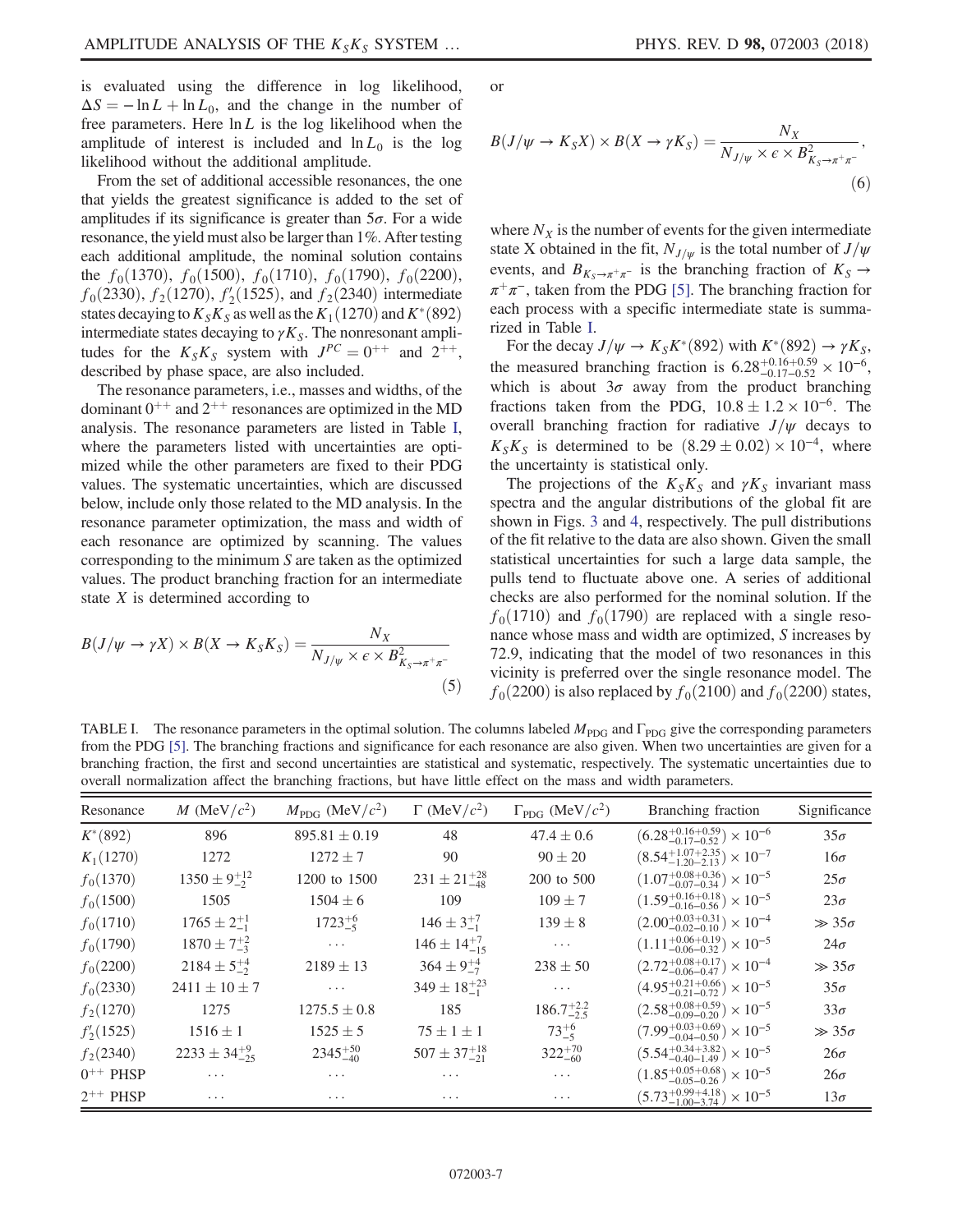<span id="page-7-0"></span>

FIG. 3. Distributions of the (a)  $K_S K_S$  and (b)  $\gamma K_S$  invariant mass spectra. Markers with error bars are the data and the red histograms are the fit results for the MD analysis. The pull distributions [(data-fit)/error] are shown below each plot.

but S only decreases by 4.7, corresponding to a significance of less than  $5\sigma$ . Therefore the parameters for these resonances are set to their PDG values.

In addition to the resonances included in the nominal solution, the existence of extra resonances is also tested. For each additional resonance listed in the PDG, a significance is evaluated with respect to the nominal solution. No additional resonance that yields a significance larger than  $5\sigma$  also has a signal yield greater than 1% of the size of the data sample. Additionally, an extra  $f_0$ ,  $f_2$ ,  $f_4$ ,  $K^*$ or  $K_1$  amplitude is included in the fit to test for the presence of an additional unknown resonance. This test is carried out by including an additional resonance in the fit with a specific width (50, 150, 300, or 500 MeV/ $c^2$ ) and a scanned mass in the acceptable region. No evidence for an additional resonance is observed. The scan of the  $2^{++}$ resonance presents a significant contribution around 2.3 GeV/ $c^2$ , with a statistical significance larger than  $5\sigma$ and a contribution over 1%. However, this hypothetical resonance interferes strongly with the  $f_2(2340)$  due to their similar masses and widths, and is therefore excluded from the optimal solution.

<span id="page-7-1"></span>

FIG. 4. Angular distributions including (a) the  $\cos \theta$  distribution for the radiative photon, (b) the cos  $\theta$  distribution of one  $K_S$ in the  $K_S K_S$  rest frame, and (c) the azimuthal distribution of one  $K<sub>S</sub>$  in the  $K<sub>S</sub>K<sub>S</sub>$  rest frame. Markers with error bars are the data and the red histograms are the fit results for the MD analysis. The pull distributions [(data-fit)/error] are shown below each plot.

## B. MI amplitude analysis

# 1. MI amplitude analysis formalism

The MI amplitude analysis follows the same general procedure as that described in Ref. [\[10\].](#page-14-6) The amplitudes are extracted independently in bins of  $K_S K_S$  invariant mass. Only the  $0^{++}$  and  $2^{++}$  amplitudes are found to be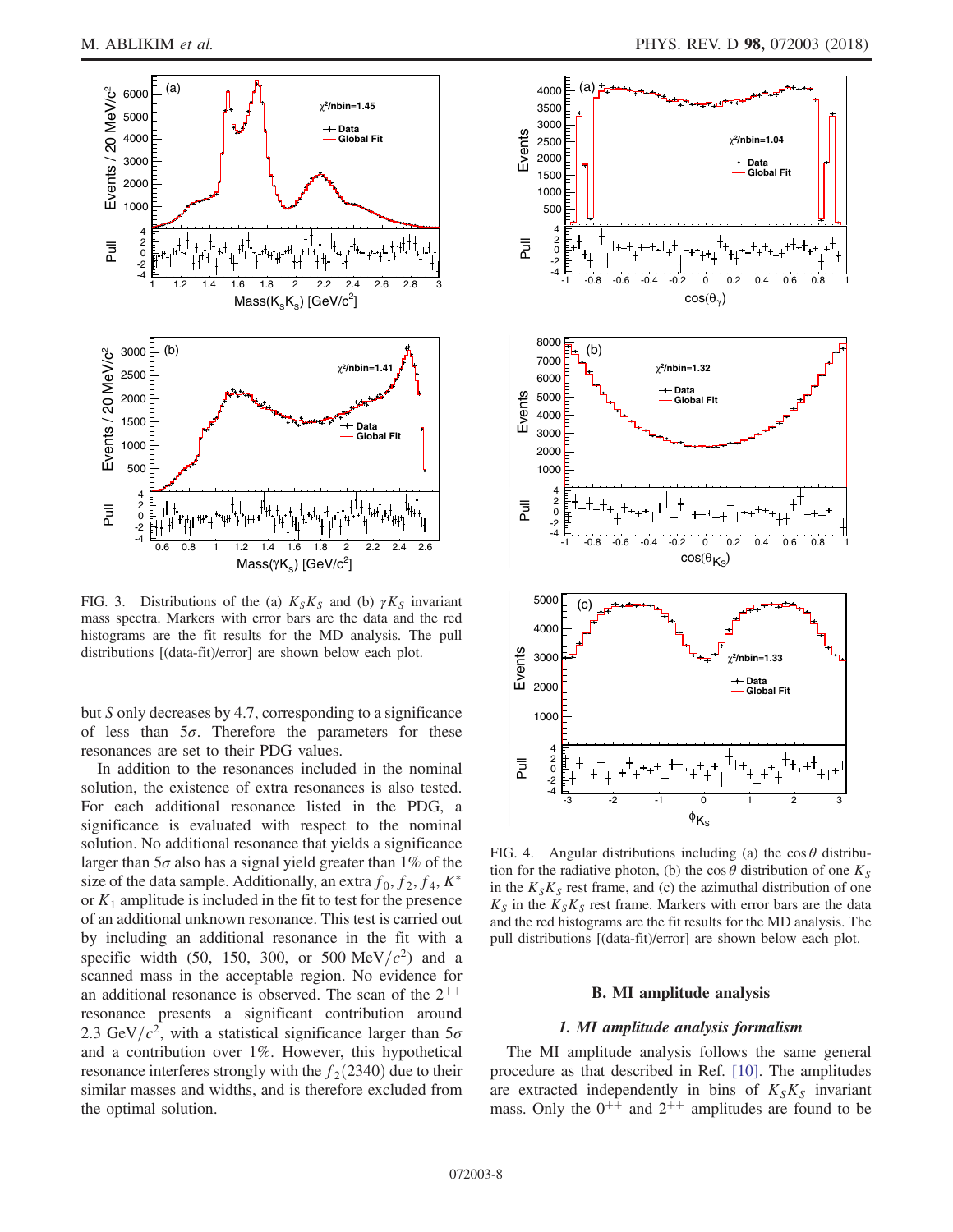significant in the analysis. Under the inclusion of a  $4^{++}$ amplitude, no bins yield a difference in S equivalent to a  $5\sigma$ difference. Only one bin yields such a difference for the case of a  $K^*K^0$  amplitude, where the  $K^*$  decays to  $\gamma K^0$ . The  $K^*K^0$  amplitude is spread over many  $K_S K_S$  bins and therefore does not contribute significantly to any individual  $K_S K_S$  invariant mass bin. The effect on the results for the case of a possible additional amplitude is taken as a systematic uncertainty.

The amplitudes for radiative  $J/\psi$  decays to  $K_S K_S$  are identical to those for radiative  $J/\psi$  decays to  $\pi^0 \pi^0$ . In brief, the amplitude is constructed as

$$
U^{M,\lambda_{\gamma}}(\vec{x},s) = \langle \gamma K_{S} K_{S} | H | J/\psi \rangle, \qquad (7)
$$

where  $\vec{x} = {\theta_{\gamma}, \phi_{\gamma}, \theta_{K}, \phi_{K}}$  is the position in phase space, s is the invariant mass squared of the  $K_S K_S$  pair, M is the polarization of the  $J/\psi$ , and  $\lambda_{\gamma}$  is the helicity of the radiative photon. Here, both M and  $\lambda_{\gamma}$  may have values of  $\pm 1$ . The amplitude is then factorized, with one piece<br>describing the radiative transition to an intermediate state X describing the radiative transition to an intermediate state X and the other describing the strong interaction dynamics

$$
U^{M,\lambda_{\gamma}}(\vec{x},s) = \sum_{j,J_{\gamma},X} \langle K_{S}K_{S}|H_{\text{QCD}}|X_{j,J_{\gamma}}\rangle \langle \gamma X_{j,J_{\gamma}}|H_{\text{EM}}|J/\psi\rangle,
$$
\n(8)

where  $j$  is the angular momentum of the intermediate state and  $J_{\gamma}$  indexes the radiative multipole transitions. Any pseudoscalar-pseudoscalar final states that may rescatter into the  $K_S K_S$  final state are accounted for in the sum over X. In the radiative multipole basis, the amplitudes include an E1 component for  $J^{PC} = 0^{++}$  and E1, M2, and E3 components for  $J^{PC} = 2^{++}$ .

Finally, the amplitude may be written as

$$
U^{M,\lambda_{\gamma}}(\vec{x},s) = \sum_{j,J_{\gamma}} V_{j,J_{\gamma}}(s) A^{M,\lambda_{\gamma}}_{j,J_{\gamma}}(\vec{x}),
$$
 (9)

where  $V_{j,J_y}(s)$  is the coupling to the state with character-<br>isting i and I. This coupling factor includes the complex istics  $j$  and  $J_{\gamma}$ . This coupling factor includes the complex function that describes the  $K_S K_S$  dynamics as well as the coupling for the radiative decay, which cannot be separated. The piece of the amplitude that describes the angular distributions,  $A_{j,J_{\gamma}}^{M,\lambda_{\gamma}}(\vec{x})$ , is determined by the kinematics of an event.

In the MI analysis, the data sample is binned as a function of  $K_S K_S$  invariant mass, under the assumption that the part of the amplitude that describes the strong interaction dynamics is constant over a small range of s,

$$
U^{M,\lambda_{\gamma}}(\vec{x},s) = \sum_{j,J_{\gamma}} V_{j,J_{\gamma}} A^{M,\lambda_{\gamma}}_{j,J_{\gamma}}(\vec{x}). \tag{10}
$$

This is done to avoid making strong model dependent assumptions about the dynamical function. The couplings are then taken as free parameters in an extended maximum likelihood fit in each mass bin. In this way, a table of complex numbers is extracted representing the free parameters in each bin that describe the  $K_S K_S$  interaction dynamics.

The density of events at some position in phase space  $\vec{x}$  is given by the intensity function,

$$
I(\vec{x}) = \sum_{M,\lambda_{\gamma}} \Big| \sum_{j,J_{\gamma}} V_{j,J_{\gamma}} A_{j,J_{\gamma}}^{M,\lambda_{\gamma}}(\vec{x}) \Big|^2, \tag{11}
$$

where the free parameters are constrained to be the same for each piece of the incoherent sum over the (unmeasured) observables of the interaction. The observables include the polarization of the  $J/\psi$ ,  $M = \pm 1$ , and the helicity of the radiative photon  $\lambda = +1$ radiative photon,  $\lambda_{\gamma} = \pm 1$ .<br>The intensity for the am

The intensity for the amplitude in bin  $k$ , bounded by  $s_k$ and  $s_{k+1}$ , indexed by j and  $J_{\gamma}$  is given by

$$
I_{j,J_{\gamma}}^k = \int_{s_k}^{s_{k+1}} \sum_{M,\lambda_{\gamma}} \left| \tilde{V}_{j,J_{\gamma}}^k A_{j,J_{\gamma}}^{M,\lambda_{\gamma}}(\vec{x}) \right|^2 d\vec{x}, \tag{12}
$$

where the fit parameters,  $\tilde{V}^k_{j,J_\gamma}$ , are the product of  $V^k_{j,J_\gamma}$  and the square root of the size of the phase space in bin  $k$ . The intensities presented in Figs. [5](#page-9-0) and [6](#page-10-0) as well as in Supplemental Material [\[25\]](#page-14-20) for the MI analysis are corrected for detector acceptance and efficiency.

# 2. Ambiguities

The MI amplitude analysis is complicated by the presence of ambiguities. A phase convention is applied to remove trivial ambiguities created by the freedom to rotate the overall amplitude by  $\pi$  or to reflect it over the real axis in the complex plane. This freedom comes from the fact that the intensity is constructed from a sum of absolute squares. nontrivial ambiguities are discussed in detail in Ref. [\[10\]](#page-14-6) and are due to the possibility for amplitudes with the same quantum numbers to have different phases. As shown in Ref. [\[10\]](#page-14-6), only two ambiguous solutions are present for the case of  $J/\psi$  radiative decays to two pseudoscalars if only the  $0^{++}$  and  $2^{++}$  amplitudes are considered. Both solutions are presented for bins in which the ambiguous solutions are not degenerate. If additional amplitudes are introduced, the number of ambiguities would increase.

### 3. MI analysis results

The intensities for each amplitude and the phase differences relative to the reference amplitude,  $2^{++}$  E1, are plotted in Figs. [5](#page-9-0) and [6](#page-10-0), respectively. Several bins exhibit two ambiguous solutions, but for many bins, the ambiguous partner is degenerate. An arbitrary phase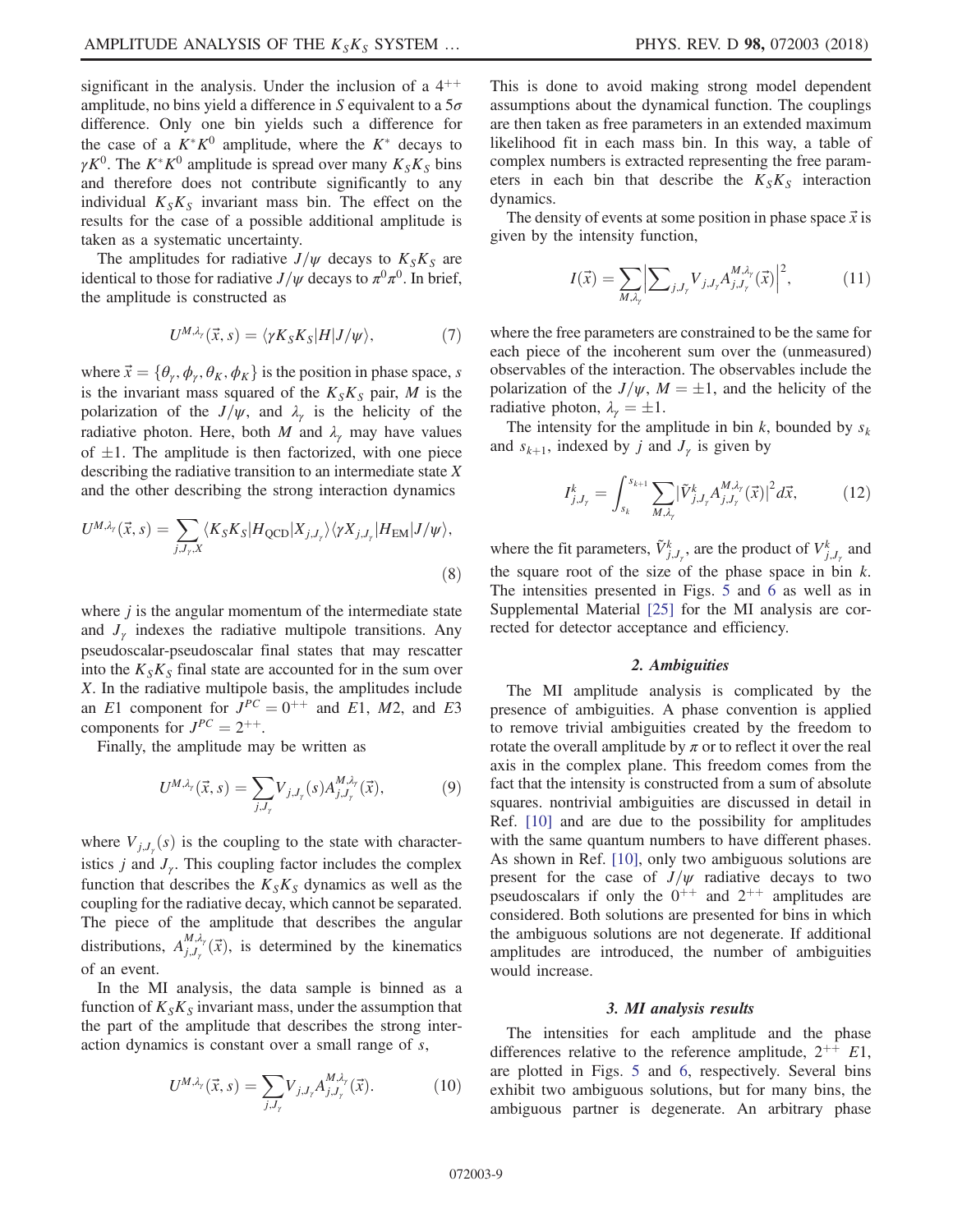<span id="page-9-0"></span>

FIG. 5. Intensities for the (a)  $0^{++}$ , (b)  $2^{++}E1$ , (c)  $2^{++}M2$  and (d)  $2^{++}E3$  amplitudes as a function of  $K_S K_S$  invariant mass for the nominal results. The solid black markers show the intensity calculated from one set of solutions, while the open red markers represent its ambiguous partner. If the two ambiguous solutions for a single bin are indistinguishable, only a black marker is plotted. Note that the two solutions for the intensity of the  $2^{++}$  E3 amplitude are indistinguishable in each bin. Only statistical errors are presented.

convention is applied in which the phase difference between the  $0^{++}$  and  $2^{++}$  E1 amplitudes is required to be positive. For much of the spectrum, the ambiguous solutions do not exhibit two distinct continuous sets of solutions though there is some indication that two distinct sets of solutions exist below about 1.5 GeV/ $c^2$ .

<span id="page-9-1"></span>Finally, the branching fraction for radiative  $J/\psi$  decays to  $K_S K_S$  is determined according to

$$
\mathcal{B}(J/\psi \to \gamma K_S K_S) = \frac{N_{\gamma K_S K_S} - N_{\text{bkg}}}{\epsilon_{\gamma} N_{J/\psi}}.
$$
 (13)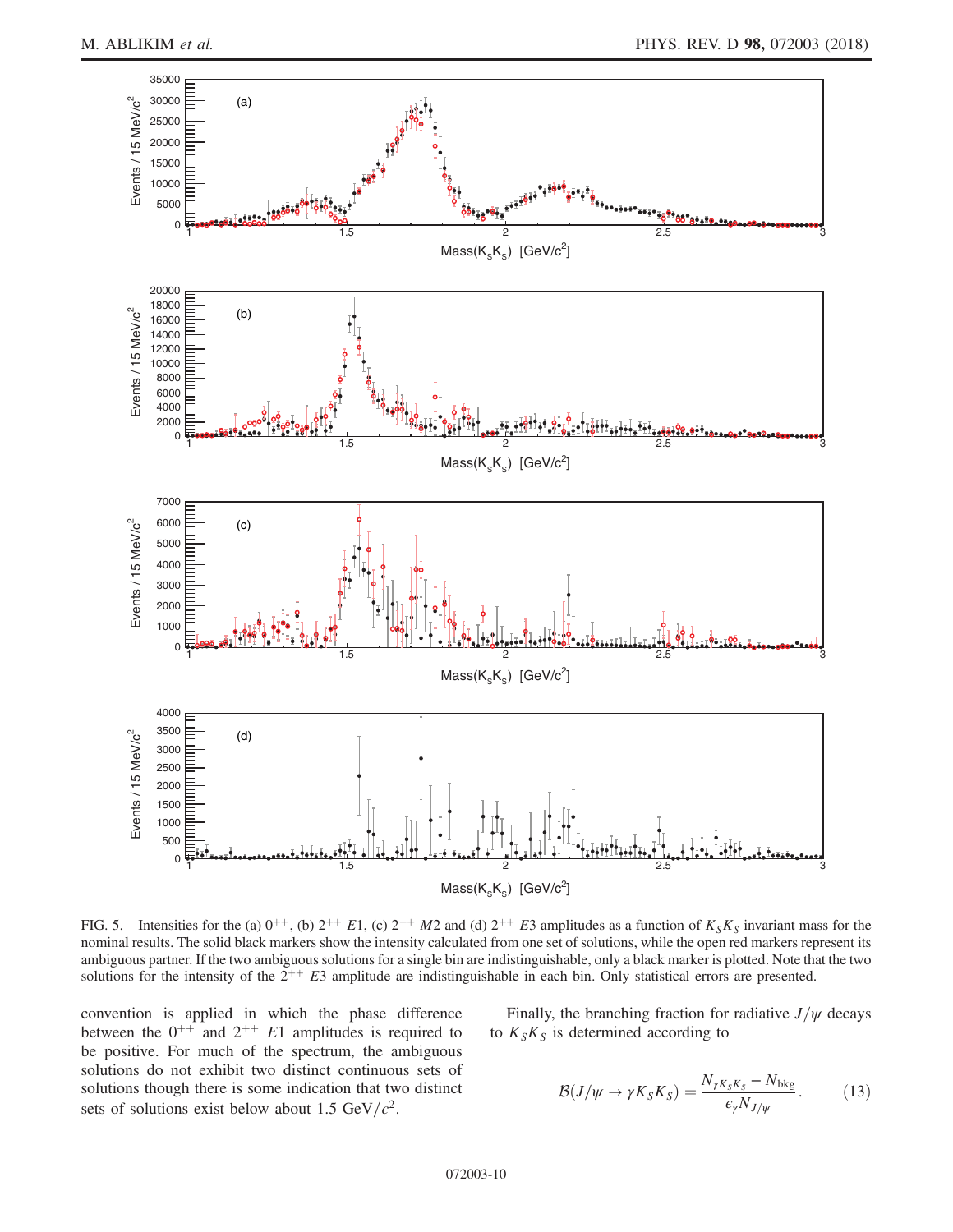<span id="page-10-0"></span>

FIG. 6. Phase differences relative to the reference amplitude  $(2^{++} E1)$  for the (a)  $0^{++}$ , (b)  $2^{++} M2$ , and (c)  $2^{++} E3$  amplitudes as a function of  $K_S K_S$  invariant mass for the nominal results. The solid black markers show the phase differences calculated from one set of solutions, while the open red markers represent the ambiguous partner solutions. An arbitrary phase convention is applied here in which the phase difference between the  $0^{++}$  and  $2^{++}$  E1 amplitudes is required to be positive. Only statistical errors are presented.

Here,  $N_{\gamma K \, K}$  is the acceptance corrected signal yield determined by summing the total intensity from each  $K_S K_S$  invariant mass bin in the MI analysis results,  $N_{bkg}$ is the acceptance corrected background contamination determined from the inclusive MC and continuum data samples, and  $N_{J/\psi}$  is the total number of  $J/\psi$  events in the data sample. An efficiency correction  $\epsilon_{\gamma}$  is applied in order to extrapolate the  $K_S K_S$  invariant mass spectrum down to a radiative photon energy of 0 and is determined by calculating the fraction of phase space that is removed by restricting the energy of the radiative photon. This extrapolation results in an increase in the total number of events by 0.02%, so  $\epsilon_{\gamma}$  is taken to be 0.9998.

To determine  $N_{bkg}$ , the efficiency correction for the inclusive MC background and continuum samples is assumed to be the same as that for the data sample. That is,  $N_{bkg}$  is determined according to

$$
N_{\text{bkg}} = \sum_{k=1}^{N_{\text{bins}}} N_{\gamma K_S K_S, k} \times \frac{N_{\text{mc}, k}}{N_{\gamma K_S K_S, k}^{\text{acc}}},
$$
 (14)

where  $N_{\gamma K_{s}K_{s},k}$  is the acceptance corrected signal yield in bin k,  $N_{\gamma K_S K_S,k}^{\text{acc}}$  is the number of events in the data sample for bin k, and  $N_{\text{mc},k}$  is the number of background events in bin  $k$  according to the inclusive MC and continuum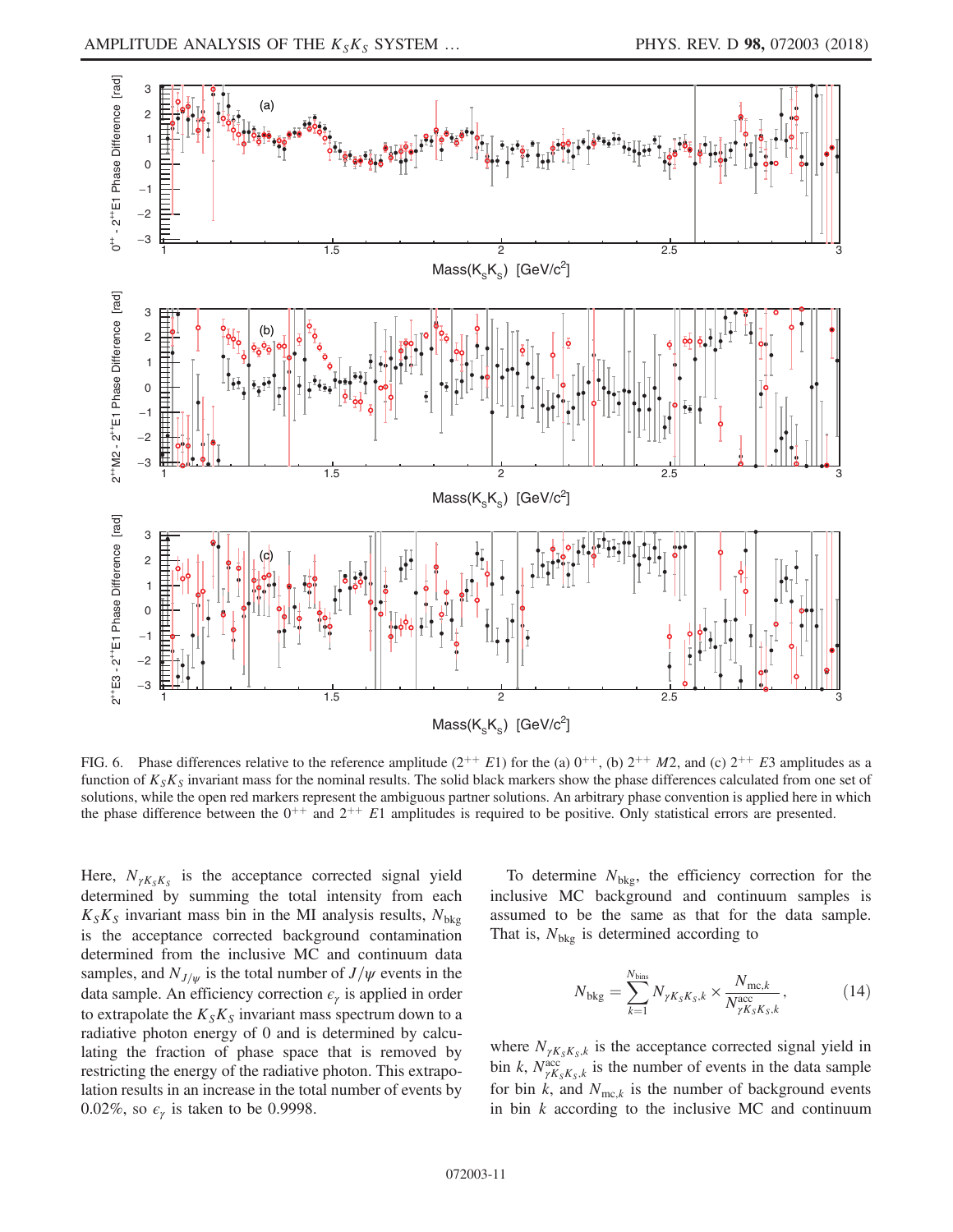samples. This method gives a background fraction,  $N_{\text{bkg}}/N_{\gamma K_{\text{s}}K_{\text{s}}}$ , of about 1.14%, which is roughly consistent with the approximation of a background contamination of 1.11% according to the number of background events in the inclusive MC sample relative to the size of the data sample. According to Eq. [\(13\),](#page-9-1) the branching fraction for radiative  $J/\psi$  decays to  $K_S K_S$  is determined to be  $(8.10 \pm 0.02) \times 10^{-4}$ , where only the statistical uncertainty is given is given.

It is also important to note that the MI analysis results are only valid in the Gaussian limit. As discussed in the amplitude analysis of  $J/\psi$  decays to  $\gamma \pi^0 \pi^0$  [\[10\]](#page-14-6), this assumption cannot be guaranteed for all parameters in the analysis. Therefore, the use of these results may not produce statistically rigorous values for parameters of interest. Rigorous values of model parameters can only be reliably extracted by fitting a model directly to the data.

#### C. Discussion

The nominal results of the MI and MD analyses are in good agreement. A comparison of the total  $0^{++}$  and  $2^{++}$ intensities without acceptance correction is shown in Fig. [7](#page-11-0). The results of the MI analysis show significant features in the  $0^{++}$  amplitude just above 1.7 GeV/ $c^2$  and just below 2.2 GeV/ $c^2$ , consistent with the  $f_0(1710)$  and  $f_0(2200)$ , respectively. The former of these states is often cited as a scalar glueball candidate [\[26,27\].](#page-14-21) Additional structure above 2.3 GeV/ $c^2$  suggests the need for another state in this region. This is in agreement with the MD analysis, which suggests that the  $f_0(1710)$  and  $f_0(2200)$  dominate the scalar spectrum and also includes an  $f_0(2330)$ . Additionally, the scalar spectrum near and below 1.5 GeV/ $c^2$  shows a complicated structure. The presence of the  $f_0(1370)$  and  $f_0(1500)$  may be necessary to describe this region, as in the MD results.

The  $2^{++}$  amplitude extracted in the MI analysis is dominated by a structure near 1.5 GeV/ $c^2$ , which may reasonably be interpreted as the  $f'_{2}(1525)$ , in agreement<br>with the MD analysis and Ref. [14] The 2<sup>++</sup> amplitude with the MD analysis and Ref. [\[14\].](#page-14-10) The  $2^{++}$  amplitude near 1.2 GeV/ $c^2$  in the MI results suggests the presence of a state like the  $f_2(1270)$  as in the MD analysis.

The branching fraction for the MD analysis does not take into account the small remaining backgrounds. Therefore, the branching fraction measurement from the MI analysis is taken as the nominal result. The measurement is also repeated for the MI analysis without subtracting the backgrounds. The result is  $(8.20 \pm 0.02) \times 10^{-4}$ . The difference<br>between this value and that determined in the MD analysis between this value and that determined in the MD analysis is taken as a systematic uncertainty. The small discrepancy is likely due to the difference in the efficiency calculation for the two methods. The efficiency for the MD analysis depends on the fitting result so the fit quality can have an influence on the branching fraction. The branching fraction measurement is dominated by systematic effects, which are discussed below.

<span id="page-11-0"></span>

FIG. 7. Intensities for the total (a)  $0^{++}$  and (b)  $2^{++}$  amplitudes as a function of  $K_S K_S$  invariant mass for the nominal results without acceptance correction. The solid black markers show one set of solutions from the MI analysis, while the open red markers represent its ambiguous partner and the histogram shows the results of the MD analysis.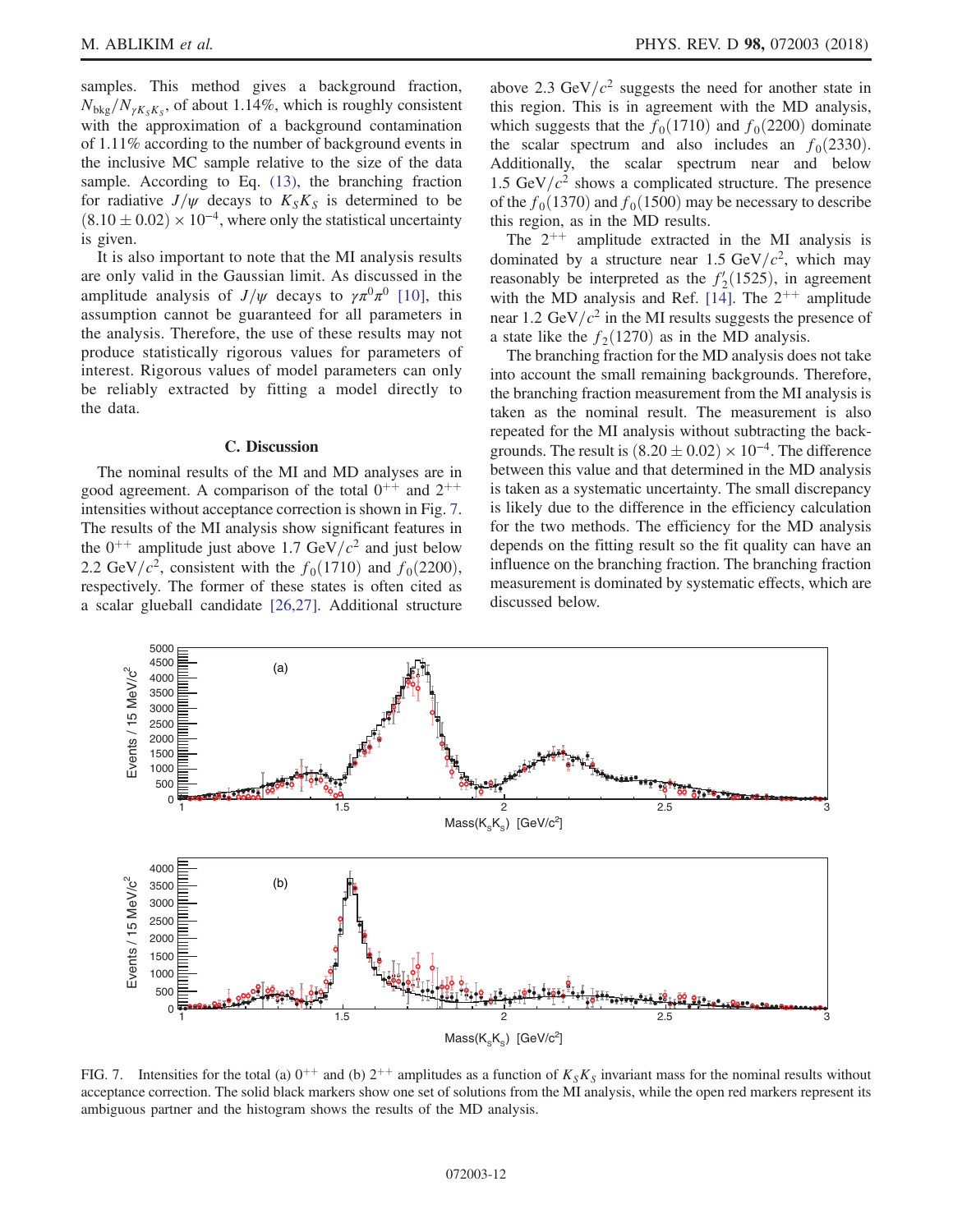# VI. SYSTEMATIC UNCERTAINTIES

The systematic uncertainties for this analysis are divided into three different categories. The first is the systematic uncertainty due to the overall normalization of the results. Sources of this type of uncertainty include the  $K<sub>S</sub>$ reconstruction, the 6C kinematic fit, and the photon detection efficiency, which are described in Sec. [VI A](#page-12-0). Additional sources of uncertainty related to the overall normalization include the total number of  $J/\psi$  events, which is taken from Ref. [\[16\],](#page-14-12) the decay branching fraction of  $K_S \rightarrow \pi^+\pi^-$ , the analysis method, and the remaining backgrounds. The systematic uncertainties related to the overall normalization are described in detail in Sec. [VI A](#page-12-0) and summarized in Table [II.](#page-12-1) The other sources of systematic uncertainty are specific to the MD or MI analysis methods and are described in Secs. [VI B](#page-12-2) and [VI C.](#page-13-0)

## A. Systematic uncertainty related to the overall normalization

<span id="page-12-0"></span>The  $K<sub>S</sub>$  reconstruction efficiency is studied with a control sample of  $J/\psi \to K^{*\pm} (892) K^{\mp}$  events, where  $K^{*\pm} (892) \to K^{-} \pi^{\pm}$ . A fit is applied to the missing mass  $K^{*\pm}(892) \rightarrow K_S \pi^{\pm}$ . A fit is applied to the missing mass<br>sourced recolling against the  $K^{\pm} \pi^{\mp}$  system to determine squared recoiling against the  $K^{\pm} \pi^{\mp}$  system to determine the fraction of candidate events that pass the  $K_S$  selection requirements given above. In the fit, the signal shape is taken from an exclusive MC sample, convolved with a Gaussian function. The background is fixed to the shape of the backgrounds extracted from the inclusive MC sample. The momentum weighted difference in the  $K<sub>S</sub>$ reconstruction efficiency between the data and MC samples is taken as the associated systematic uncertainty. The total uncertainty due to  $K<sub>S</sub>$  reconstruction for the event topology of interest is determined to be 4.1%.

A control sample of  $\psi' \to \gamma \chi_{c0,2}$ , with  $\chi_{c0,2} \to K_S K_S$  is used to estimate the uncertainty associated with the 6C kinematic fit. The efficiency is the ratio of the signal yields with and without the kinematic fit requirement,  $\chi^2_{6C} < 60$ . The difference in efficiency between the data and MC samples, 1.2%, is taken as the systematic uncertainty.

<span id="page-12-1"></span>TABLE II. Summaries of the systematic uncertainties (in %) for the branching fraction of radiative  $J/\psi$  decays to  $K_S K_S$ .

| Source                                   | Uncertainty |  |
|------------------------------------------|-------------|--|
| $K_s$ reconstruction                     | 4.1         |  |
| Kinematic fit $\chi^2_{6C}$              | 1.2         |  |
| Photon detection efficiency              | 0.6         |  |
| Inclusive MC backgrounds                 | 0.5         |  |
| Non- $J/\psi$ backgrounds                | 0.7         |  |
| Analysis method                          | 1.1         |  |
| $\mathcal{B}(K_{S} \to \pi^{+} \pi^{-})$ | 0.1         |  |
| Number of $J/\psi$                       | 0.5         |  |
| Total                                    | 4.6         |  |

The photon detection efficiency of the BESIII detector is studied using a control sample of  $J/\psi$  decays to  $\pi^+\pi^-\pi^0$ , where the  $\pi^0$  decays into two photons. The largest difference in the photon detection efficiency for the inclusive MC sample with respect to that for the data sample is taken as the systematic uncertainty due to photon reconstruction. The systematic uncertainty is determined to be 0.5% for photons with an angular distribution of  $|\cos \theta| < 0.8$ and 1.5% for photons that fall in the end cap region  $(0.86 < |\cos \theta| < 0.92)$ . For radiative  $J/\psi$  decays to  $K_S K_S$ , 93% of the reconstructed photons fall in the barrel region. Therefore, the systematic uncertainty due to the photon detection efficiency is determined to be 0.6%.

The amplitude analyses are performed under the assumption of no backgrounds. Therefore, an uncertainty due to the background events is assigned. Conservative systematic uncertainties equal to 100% of the background contamination are attributed to each of the inclusive MC and continuum background types. The systematic uncertainty associated with the remaining backgrounds is about 0.5% for the backgrounds from the inclusive MC sample and about 0.7% for the continuum backgrounds.

The difference in the branching fraction for radiative  $J/\psi$  decays to  $K_S K_S$  between the MD and MI analyses is taken as a systematic uncertainty due to the analysis method. Both methods are used to determine the branching fraction in the case where background contamination is ignored, yielding a difference of 1.1%.

The total systematic uncertainty for the overall normalization is determined by assuming all of the sources described above are independent. The individual uncertainties are combined in quadrature, resulting in an uncertainty of 4.6%.

## B. Systematic uncertainties related to the MD analysis

<span id="page-12-2"></span>Uncertainties due to possible additional amplitudes in the MD analysis are estimated by adding, individually, the most significant amplitudes from the extra resonance checks described above. These additional amplitudes include the  $K_1(1400)$ ,  $K^*$  PHSP,  $f_0(2100)$ ,  $f_2(1810)$ and  $4^{++}$  PHSP. The changes in the measurements relative to the nominal results are taken as systematic uncertainties.

In the optimal solution of the MD analysis, the resonance parameters of some amplitudes are fixed to PDG values [\[5\]](#page-14-1). An alternative fit is performed in which those resonance parameters are varied within one standard deviation. The changes in the measurements are taken as systematic uncertainties.

In addition to the global uncertainty due to the  $K<sub>S</sub>$ reconstruction efficiency, an uncertainty related to the difference in the momentum dependence of the  $K<sub>S</sub>$ reconstruction efficiency between the data and MC simulation is considered in the MD analysis. The reconstruction efficiency of the phase-space MC sample used in the MD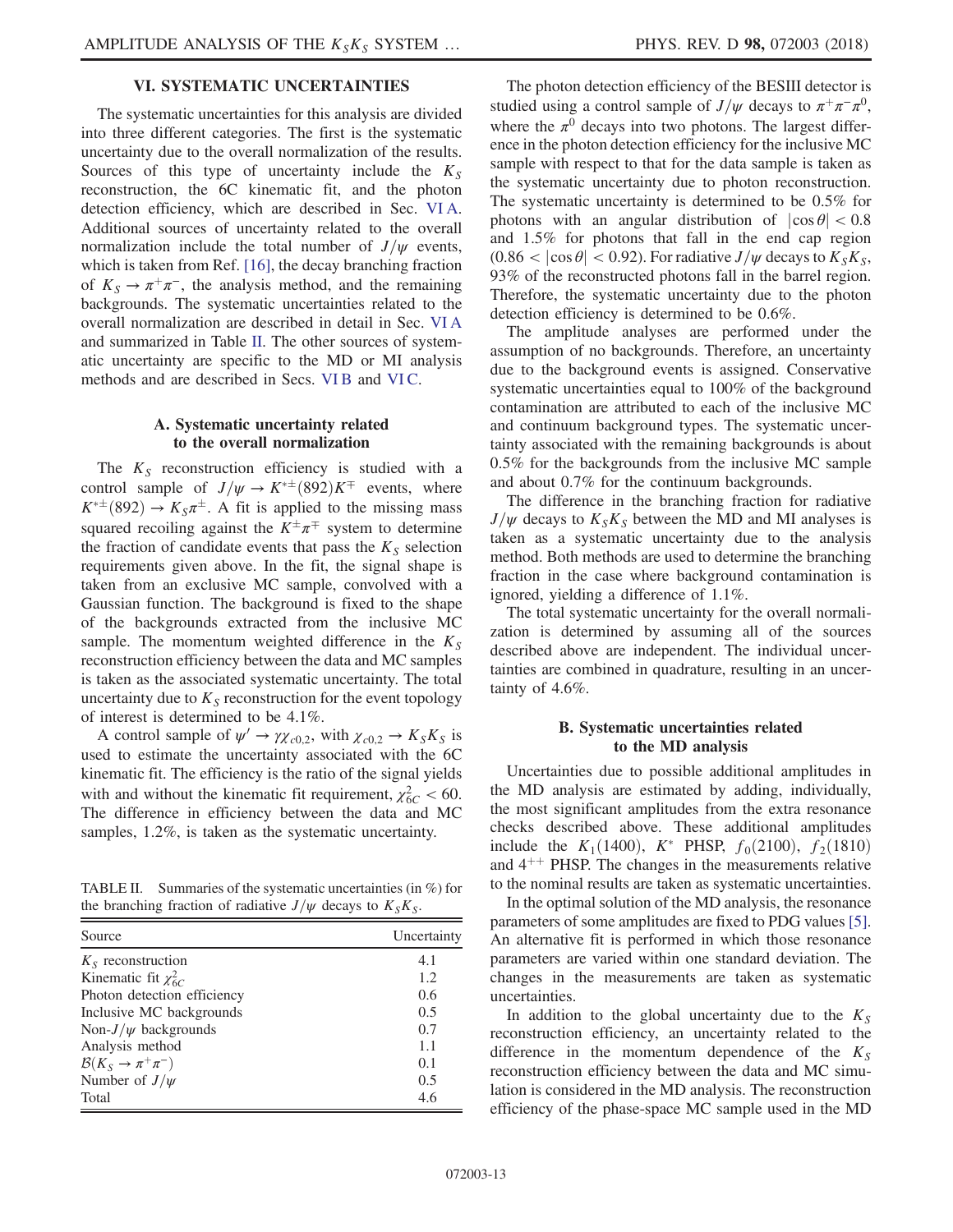analysis is corrected and the fit is repeated with the nominal central values. The differences in the branching fraction measurements between these and the nominal results are taken as systematic uncertainties.

For some parameters, the systematic variations leave the central value unchanged, indicating that the systematic uncertainty is negligible. The total systematic uncertainties related to the MD analysis are given in Table [I.](#page-6-0)

## <span id="page-13-0"></span>C. Systematic uncertainties related to the MI analysis

The Dalitz plot in Fig. [1 \(a\)](#page-4-0) shows a  $K^*K^0$  amplitude, where the  $K^*$  decays to  $\gamma K_0$ , especially for the high  $K_S K_S$ mass region. This amplitude is also apparent in the MD analysis results. In the MI analysis, the  $K^*\bar{K^0}$  amplitude is spread over many  $K_S K_S$  invariant mass bins and does not contribute significantly in any individual mass bins. With the inclusion of a  $K^*\bar{K}^0$  amplitude, the results of the MI analysis do not change significantly. This suggests that the MI analysis is not sensitive to the  $K^*\overline{K}^0$  amplitude, so it is neglected.

Only amplitudes with  $J^{PC}$  = even<sup>++</sup> are allowed in radiative  $J/\psi$  decays to  $K_S K_S$ . The results of the MD analysis and the nominal results of the MI analysis only include  $0^{++}$  and  $2^{++}$  amplitudes and no  $4^{++}$  amplitude. Under the inclusion of a  $4^{++}$  amplitude, the results of the MI analysis do not change significantly. This suggests that the  $4^{++}$  amplitude does not contribute or that the MI analysis is not sensitive to it, if it does exist.

A study of the effect that an additional  $4^{++}$  amplitude would have on the MI analysis suggests that deviations occur on the order of the statistical uncertainties of the data sample [\[10\]](#page-14-6). Therefore, the systematic uncertainty due to the effect of ignoring a possible additional amplitude is estimated to be of the same order as the statistical uncertainties of the MI results.

### VII. CONCLUSIONS

An amplitude analysis of the  $K_S K_S$  system produced in radiative  $J/\psi$  decays has been performed using two complementary methods. A mass-dependent amplitude analysis is used to study the existence and coupling of various intermediate states including light isoscalar resonances. The dominant scalar amplitudes come from the  $f_0(1710)$  and  $f_0(2200)$ , which have production rates in radiative  $J/\psi$  decays consistent with predictions from lattice QCD for a  $0^+$  glueball and its first excitation [\[28\]](#page-14-22). The production rate of the  $f_0(1710)$  is about 1 order of magnitude larger than that of the  $f_0(1500)$ , which suggests that the  $f_0(1710)$  has a larger overlap with the glueball state compared to the  $f_0(1500)$ . The tensor spectrum is dominated by the  $f_2(1525)$  and  $f_2(2340)$ .<br>Recent lattice OCD predictions for the production rate of Recent lattice QCD predictions for the production rate of the pure gauge tensor glueball in radiative  $J/\psi$  decays [\[29\]](#page-14-23) are consistent with the large production rate of the  $f_2(2340)$  in the  $K_S K_S$ ,  $\eta \eta$  [\[8\]](#page-14-4), and  $\phi \phi$  [\[9\]](#page-14-5) spectra.

The mass-dependent results are consistent with the results of a mass-independent amplitude analysis of the  $K_S K_S$  invariant mass spectrum. The mass-independent results are useful for a systematic study of hadronic interactions. The intensities and phase differences for the amplitudes in the mass-independent analysis are given in Supplemental Material [\[25\].](#page-14-20) A more comprehensive study of the light scalar meson spectrum should benefit from the inclusion of these results with those of similar reactions. Details concerning the use of these results are given in Appendix C of Ref. [\[10\]](#page-14-6).

Finally, the branching fraction for radiative  $J/\psi$  decays to  $K_S K_S$  is determined to be  $(8.1 \pm 0.4) \times 10^{-4}$ , where the uncertainty is systematic and the statistical uncertainty is uncertainty is systematic and the statistical uncertainty is negligible.

# ACKNOWLEDGMENTS

The BESIII collaboration thanks the staff of BEPCII and the IHEP computing center for their strong support. This work is supported in part by National Key Basic Research Program of China under Contract No. 2015CB856700; National Natural Science Foundation of China (NSFC) under Contracts No. 11235011, No. 11335008, No. 11425524, No. 11625523, No. 11635010, No. 11675183, No. 11735014; National Key Research and Development Program of China Grant No. 2017YFB0203200; the Chinese Academy of Sciences (CAS) Large-Scale Scientific Facility Program; the CAS Center for Excellence in Particle Physics (CCEPP); Joint Large-Scale Scientific Facility Funds of the NSFC and CAS under Contracts No. U1332201, No. U1532257, No. U1532258; CAS under Contracts No. KJCX2-YW-N29, No. KJCX2-YW-N45, No. QYZDJ-SSW-SLH003; 100 Talents Program of CAS; National 1000 Talents Program of China; INPAC and Shanghai Key Laboratory for Particle Physics and Cosmology; German Research Foundation (DFG) under Contracts No. Collaborative Research Center CRC 1044 and No. FOR 2359; Istituto Nazionale di Fisica Nucleare, Italy; Koninklijke Nederlandse Akademie van Wetenschappen (KNAW) under Contract No. 530- 4CDP03; Ministry of Development of Turkey under Contract No. DPT2006K-120470; NSFC under Contracts No. 11505034 and No. 11575077; National Science and Technology fund; the Swedish Research Council; U.S. Department of Energy under Contracts No. DE-FG02- 05ER41374, No. DE-SC-0010118, No. DE-SC-0010504, and No. DE-SC-0012069; University of Groningen (RuG) and the Helmholtzzentrum fuer Schwerionenforschung GmbH (GSI), Darmstadt; and World Class University (WCU) Program of National Research Foundation of Korea under Contract No. R32-2008-000-10155-0.